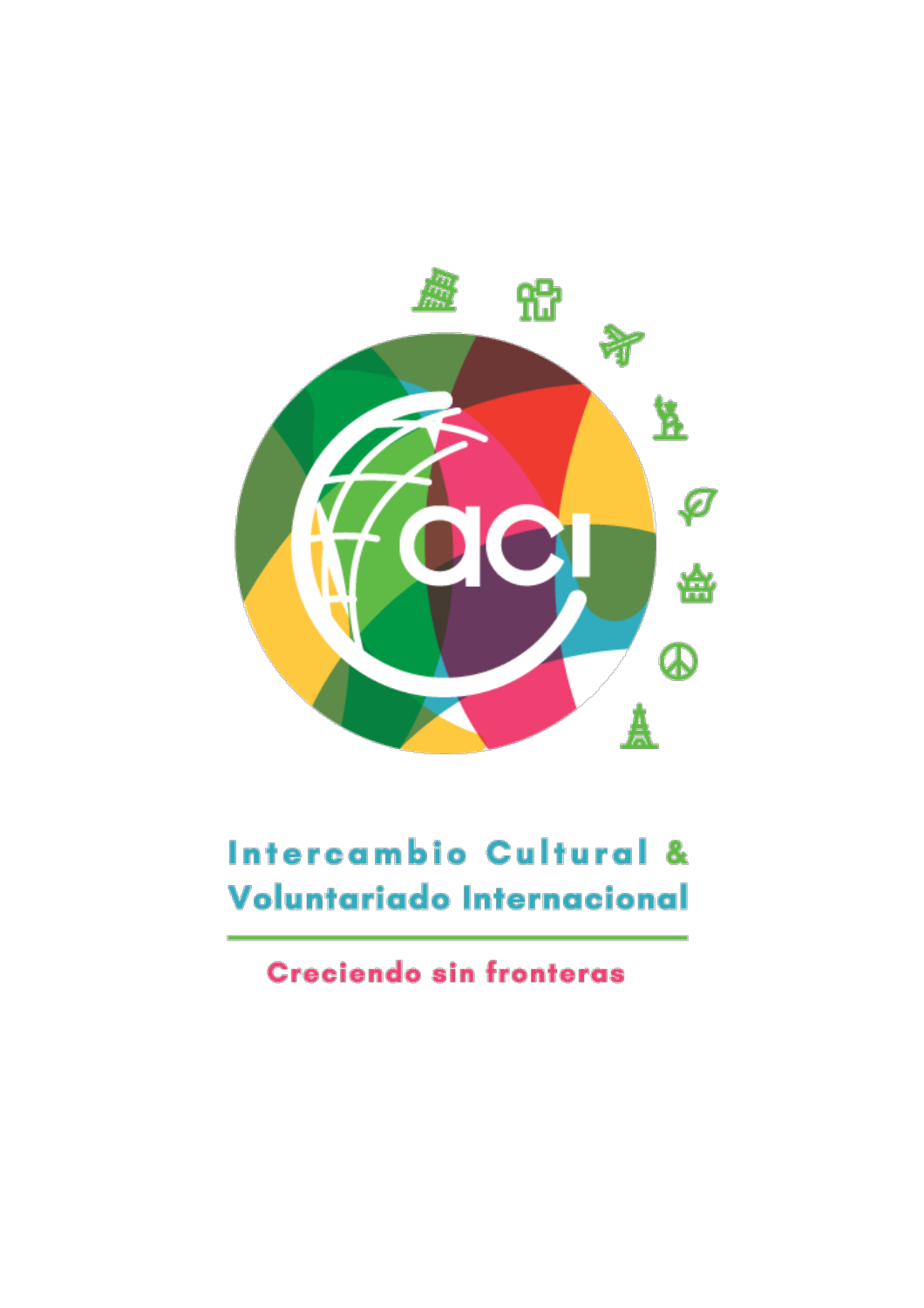



# Short Term Program Guide

# Part III Social Projects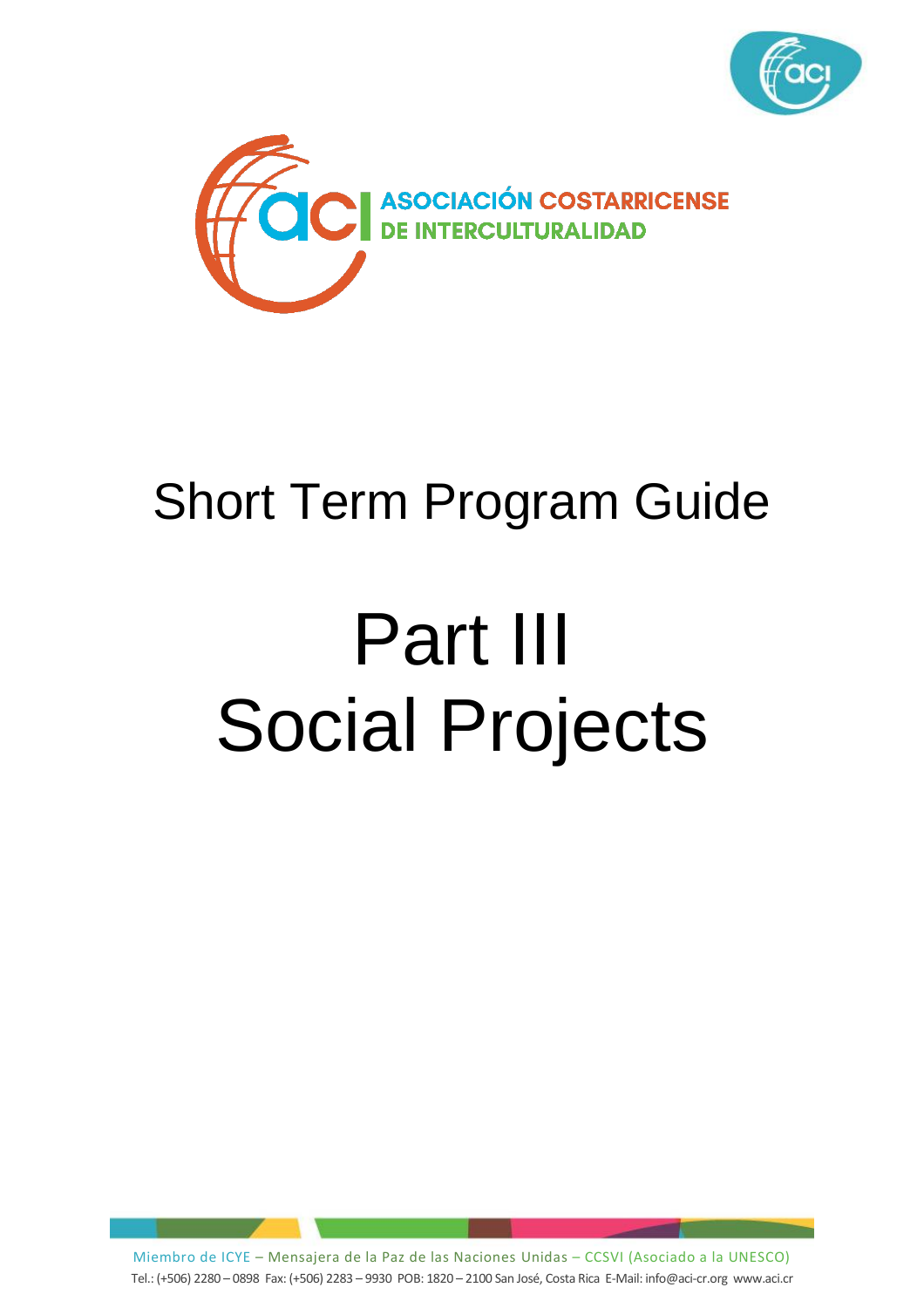

# **Child Care**

#### **CENTRO INTEGRAL INFANTIL MANOS AMIGAS**



#### **Description:**

The Centro Integral Infantil Manos Amigas is an institution that serves 30 children and their families in the poorest areas of San José. This center aims to cover the three fundamental areas of education, health, nutrition and psychological health, and which are essential for the integral development of any human being. They give the children care and food as well; The ages of children range from 0 to 6 years.

#### **Posible tasks for the volunteer:**

- Help babysitters in charge of children
- Help teachers to create different teaching materials
- Support the center's special activities
- Help children with the cleaning
- If the volunteer has initiative and skills, can also ask permission to set up your own activities at the center, such as:
	- Games, songs, etc.
	- Foreign language classes (for example, English classes)
	- Workshops (music, art, etc.)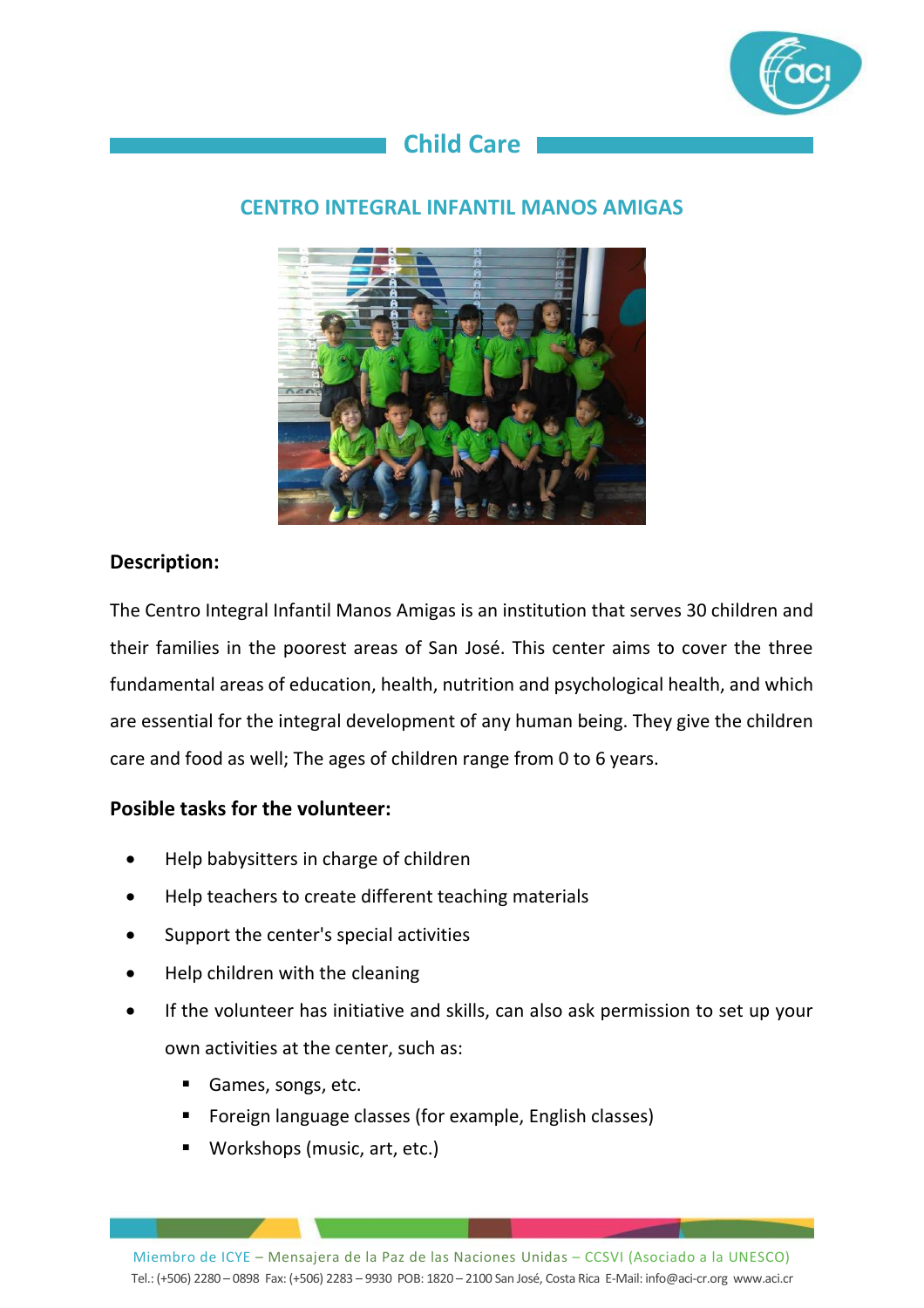

- Patience, sensitivity and tolerance
- Have an initiative to teach his/her language to children
- Have initiative and be independent
- Be ready and able to play with children
- Responsible
- Punctual
- Have a good attitude
- Cell phone use is prohibited during business hours
- Getting along with children

#### **Schedule for the volunteer:**

From Monday to Friday, 5-6 hours per day.

#### **Things you need to Bring to Cento Integral Infantil Manos Amigas:**

- Hair bands
- Sunblock
- Rain coat
- Long pants, jeans or leggings
- Extra shoes (tennis)
- Work clothes (that you don´t mind getting dirty)
- Games or activities to use with children
- You can bring backpack or suitcase

#### **Accommodation:**

The volunteers will stay in a host family. The host family is in San José. Minimum stay of 2 weeks.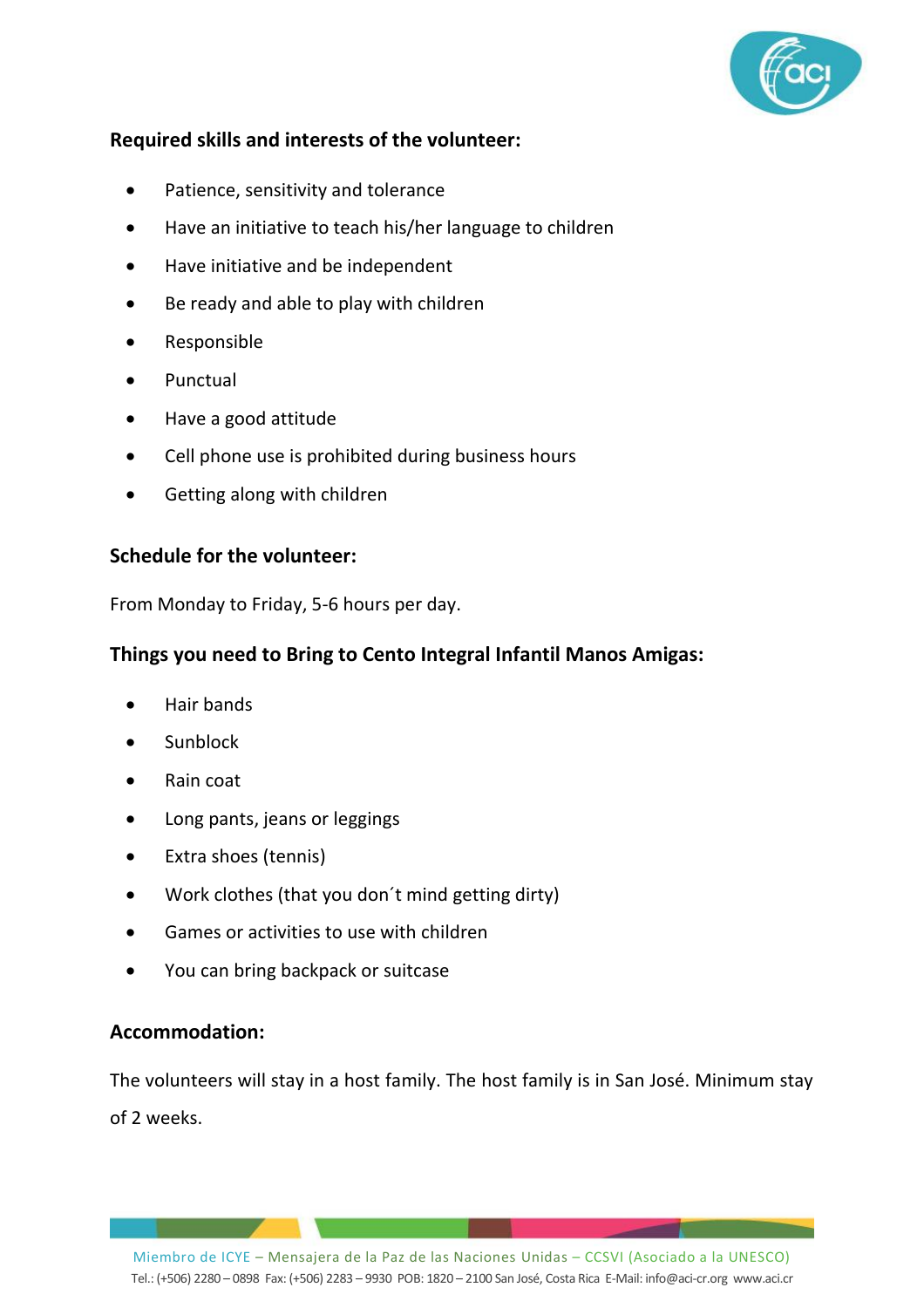

#### **Location:**

Paseo Colon, San José

#### **Arrival to the project:**

Please arrive to Costa Rica 3 days before you start the project. The third day you will start in the Project. **Centro Integral Infantil receives volunteers all the week.**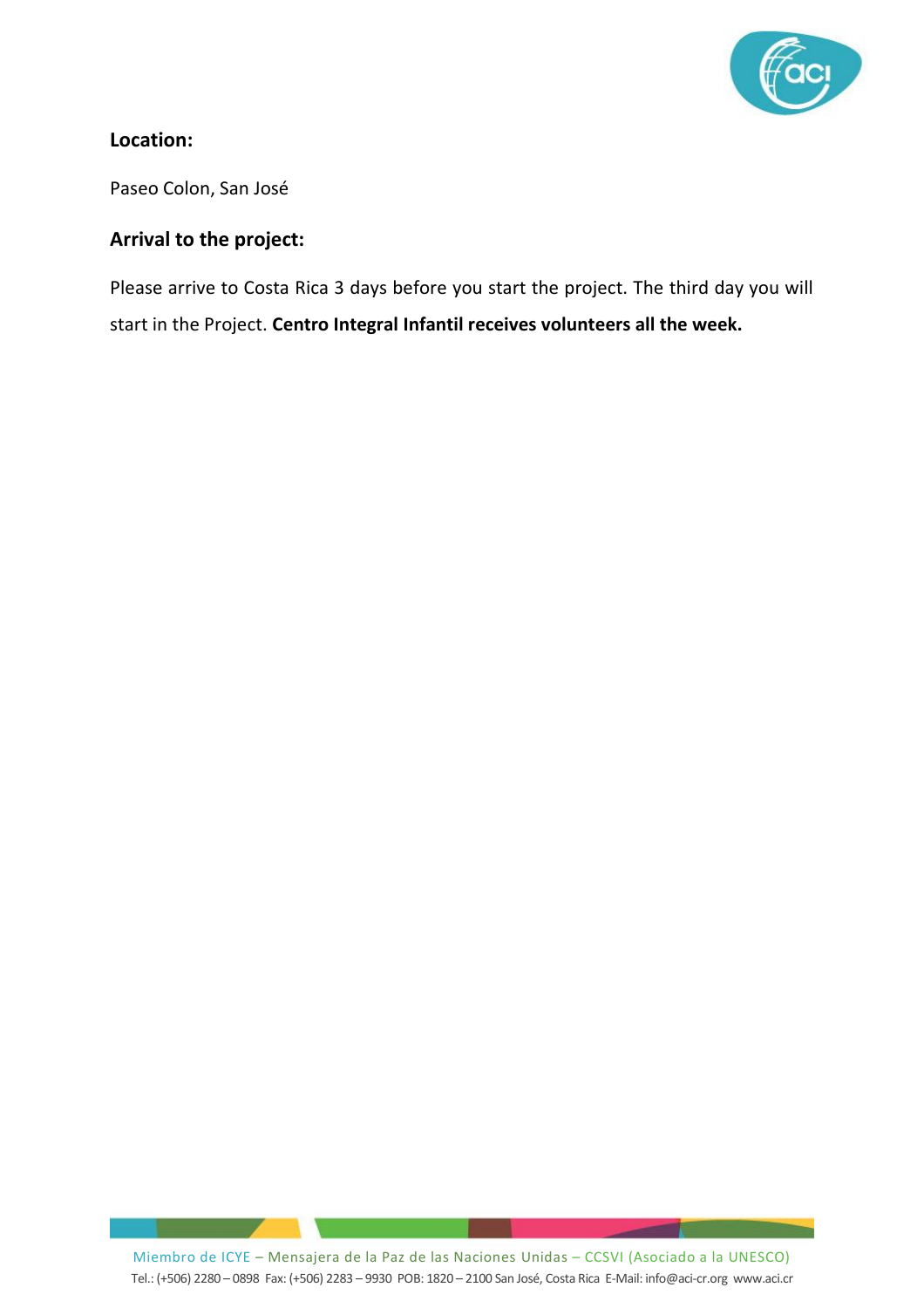

#### **HOSPITAL NACIONAL DE NIÑOS**



#### **Description:**

The Hospital de Niños is the most important institution in the whole country for children's health care. Its staff is constituted by the most experienced pediatricians and surgeons specialized on children. As a consequence, the hospital receives babies, children and teenagers up to the age of 18 from all over the country and from all social backgrounds. The volunteering opportunities at the hospital are arranged by the "Asociación de Damas Voluntarias", a group of women who give love, support and care to children in recovery process from surgeries or treatment and who collaborate with some other general activities in the hospital. **Volunteers will work only with children and will not do activities related to medicine.**

#### **Possible tasks for the volunteer:**

- To accompany bedridden children
- To play with the children (in the playground area)
- To accompany children and hospital staff to the examination places
- To help the teachers in the hospital (assist in classes, preparing material)
- To help in some other areas of the hospital such as the laundry
- To assist in specific activities assigned by the hospital staff in accordance with the volunteer's specific skills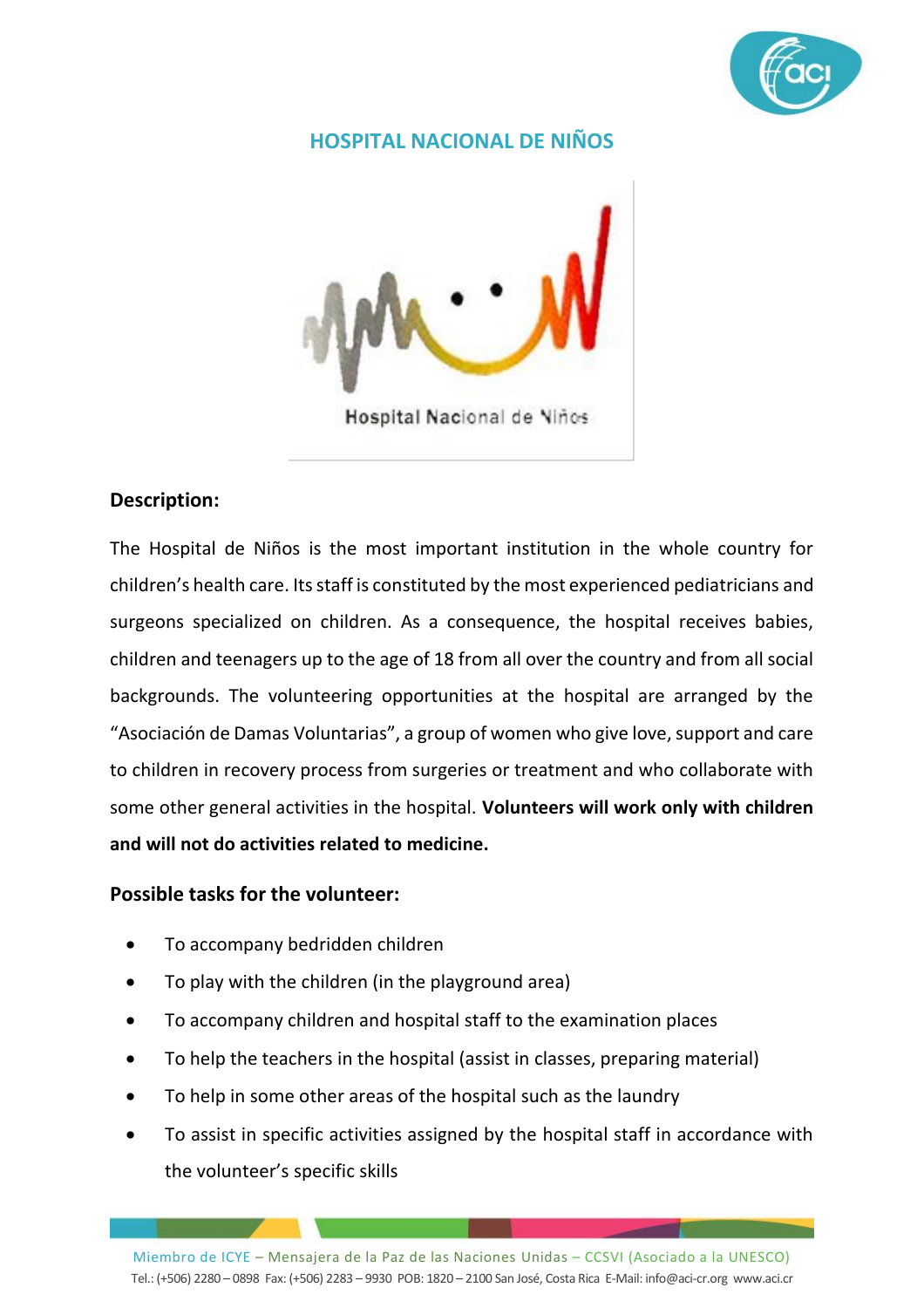

#### **Only female volunteers are accepted**

- To enjoy being with children
- To be really responsible
- To be aware to work with sick (or sometimes dying) children
- To have a basic to intermediate Spanish level
- To be sociable
- To have lots of initiative
- To be respectful towards the rules of the institution
- To have a tidy and clean appearance (shoes and clothes washed and ironed)

#### **Schedule for the volunteer:**

From Monday to Friday. Starting at 9:00am to 3pm

#### **Things you need to Bring to Hospital de Niños:**

- Hair bands
- Jeans or Leggings without holes
- Clean shoes (tennis shoes, closed shoes)
- No jewelry
- Piercings or visible tattoos are not allowed (earrings are okay)
- Shoes over ankle or long socks, not short
- Work clothes (that you don´t mind getting dirty), you have to wear the T-shirts of the Hospital
- You can bring backpack or suitcase

#### **Accommodation:**

The volunteers stay in a host family. The host family will not be in San José. **Minimum stay of 1 week.**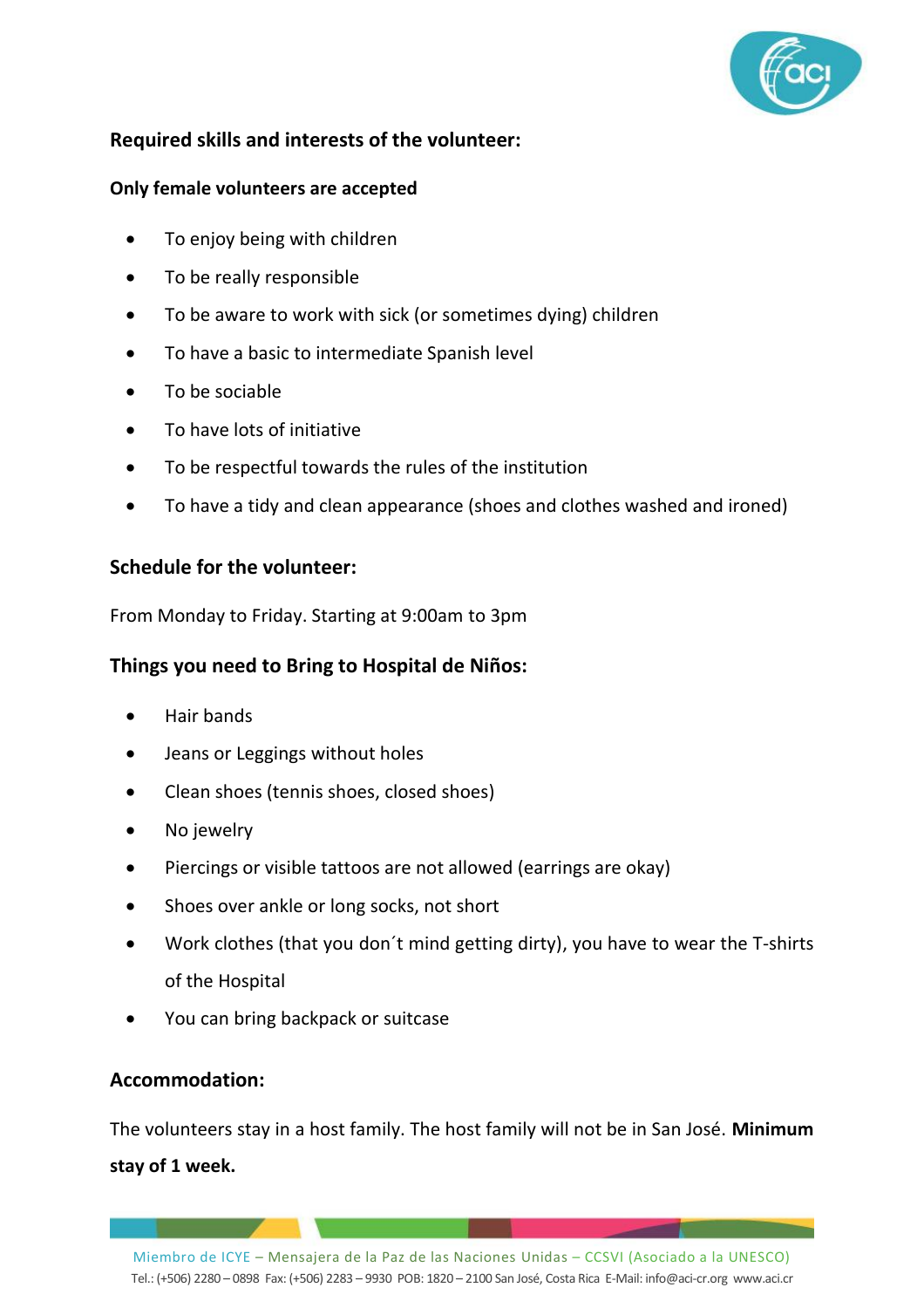

#### **Location:**

Hospital de Niños, San José Downtown

#### **Arrival to the Project:**

Please arrive to Costa Rica Sundays or Mondays. On Wednesday you will start in the Project. **Hospital de Niños only receives volunteers on Wednesdays.**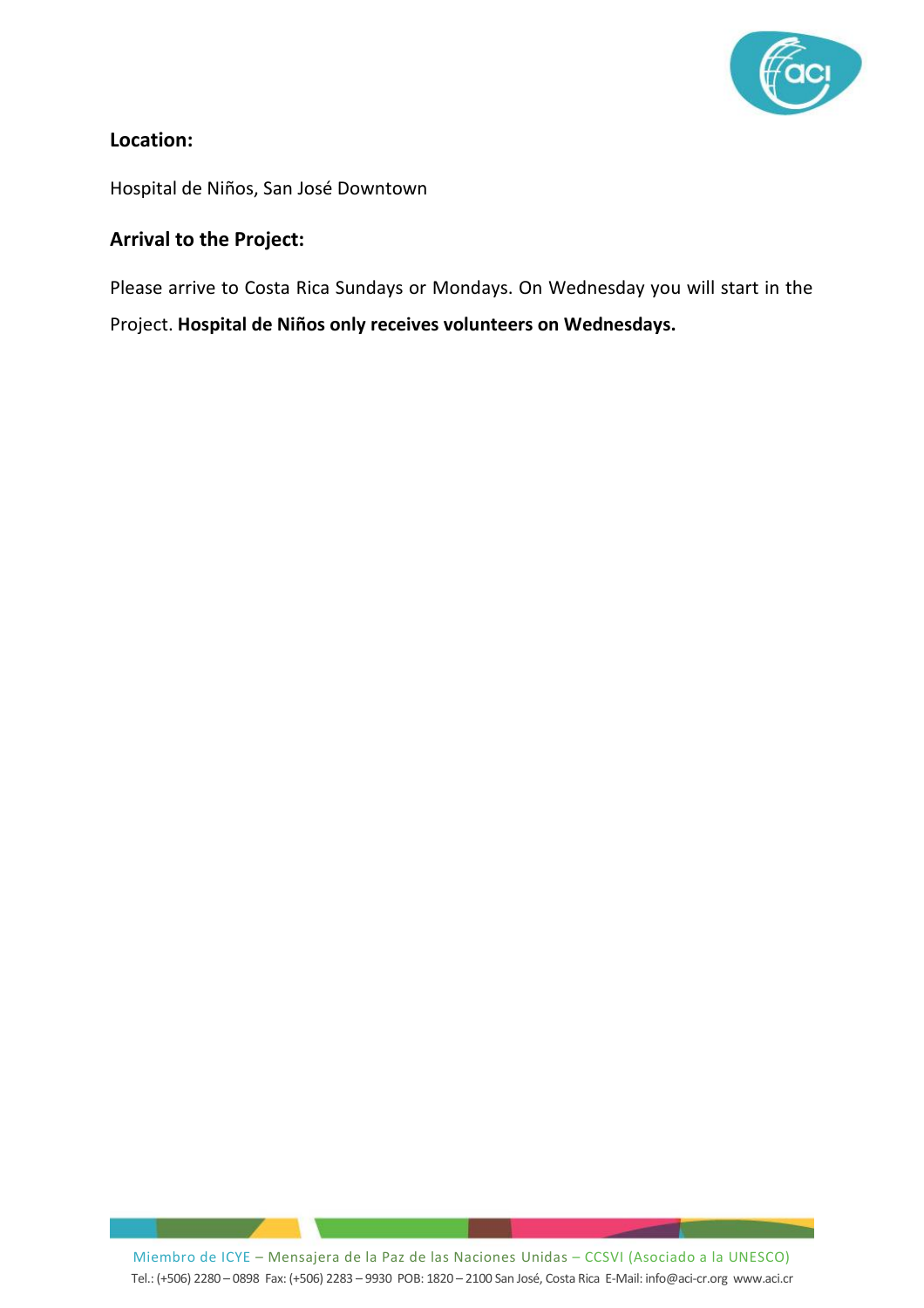

#### **Cecudi Manitas y Sonrisas**



#### **Description:**

The "Centro de Atención y Desarrollo Infantil de San Pablo is an organization that provides a quality service to children between the ages of 3 and 7 years who come from families in extreme poverty, poverty and the middle class of the San Pablo de Heredia area. It is based on constructivist methodology and promotes equality between men and women as well as core values for personal development.

#### **Possible tasks for the volunteer:**

- To assist staff with everyday tasks
- To play games with the children
- To help with mealtimes
- To assist with cooking, cleaning, laundry etc.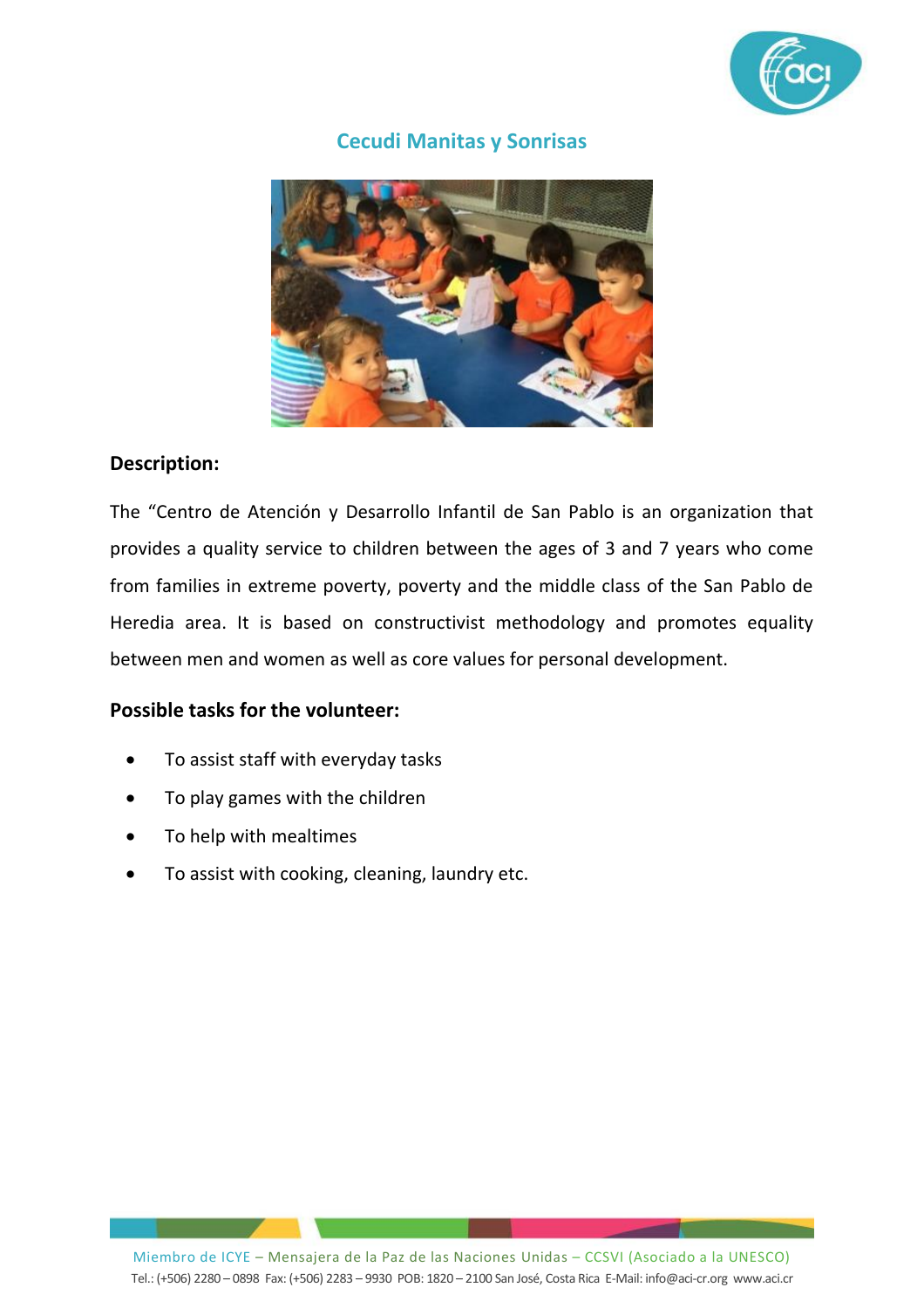

- To enjoy working with children
- To be patient and tolerant
- To be sociable
- To have a lot of initiative
- To be respectful towards the rules of the institution
- To have a basic Spanish level
- To be a good example for the children: appropriately dressed

#### **Schedule for the volunteer:**

From Monday to Friday 5-8 hours a day. Starting at 7:00am

#### **Things you need to Bring to Cecudi:**

- Hair bands
- Sun block
- Rain coat
- Extra shoes (tennis shoes)
- Work clothes (that you don´t mind getting dirty)
- You can bring backpack or suitcase

#### **Accommodation:**

The volunteers stay in a host family which will be near the project. **Minimum stay of 4 weeks.**

#### **Location:**

San Pablo de Heredia, Heredia Province

#### **Arrival to the Project:**

Please arrive to Costa Rica 3 days before you start the project. The third day you will start in the Project. **Cecudi receives volunteers all the week.**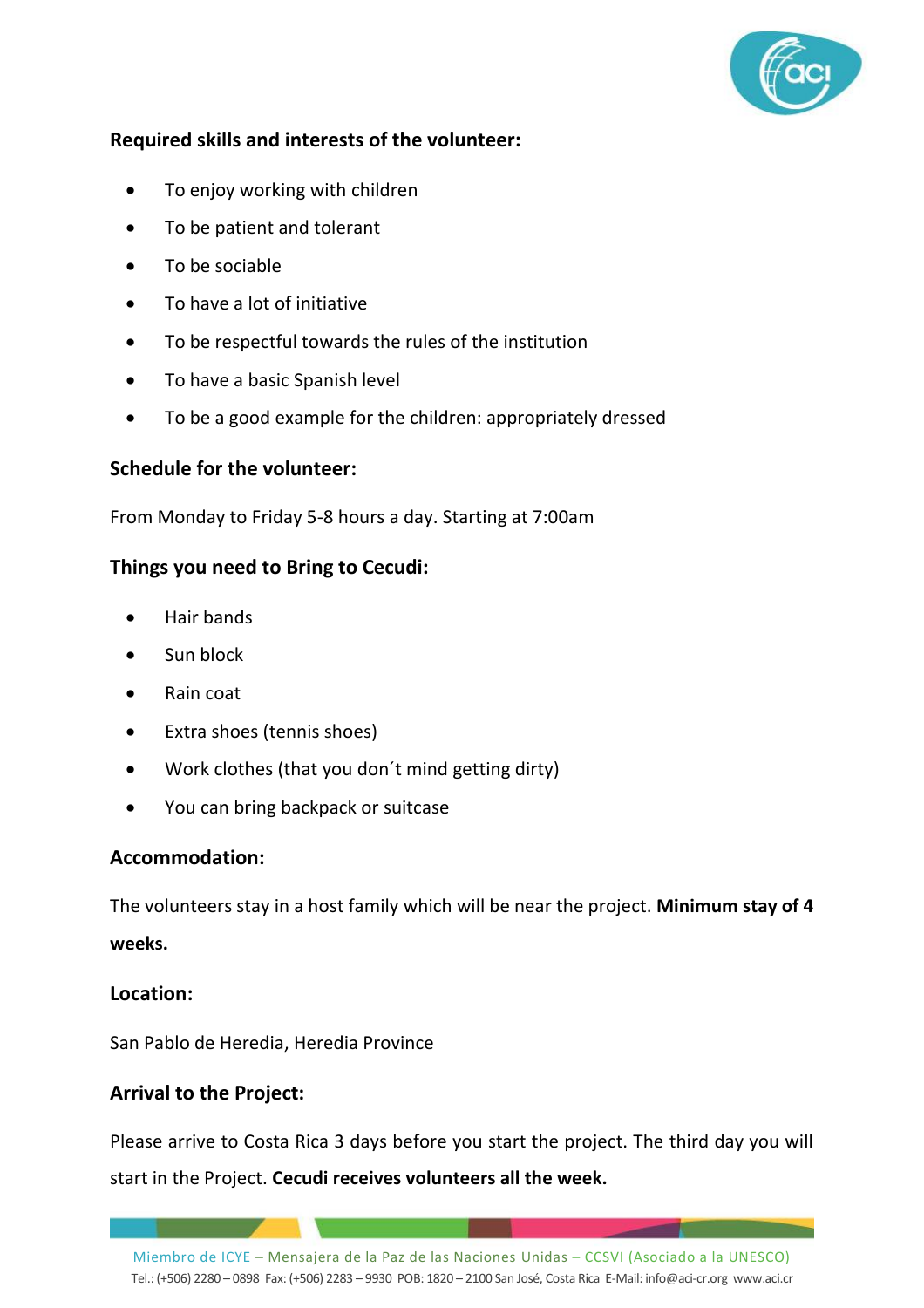

# **Children Shelter**

## **ASOCIACIÓN INFANTIL HOGAR SOL**



#### **Description:**

Hogar Sol is a non-profit organization (NGO) in charge of taking care and protecting children in social risk and vulnerability.

They are working in cooperation with the Costa Rican government and it was founded in 1990. In the institution, they protect children in abandonment, which suffered physical, psychological or sexual abuse. They give to them everything they need, such as social and educative attention, love and care.

This institution works with children from 0 until 12 years old and is located in Higuito, a poor area of Desamparados, San José.

#### **Possible tasks for the volunteer:**

- Taking care and playing with the children
- Helping the children with their homework.
- Assisting teachers giving classes
- Organizing workshops for the children: sports, art and culture.
- Helping the staff with cooking, cleaning and organizing
- Go with the staff and children to doctors' offices etc.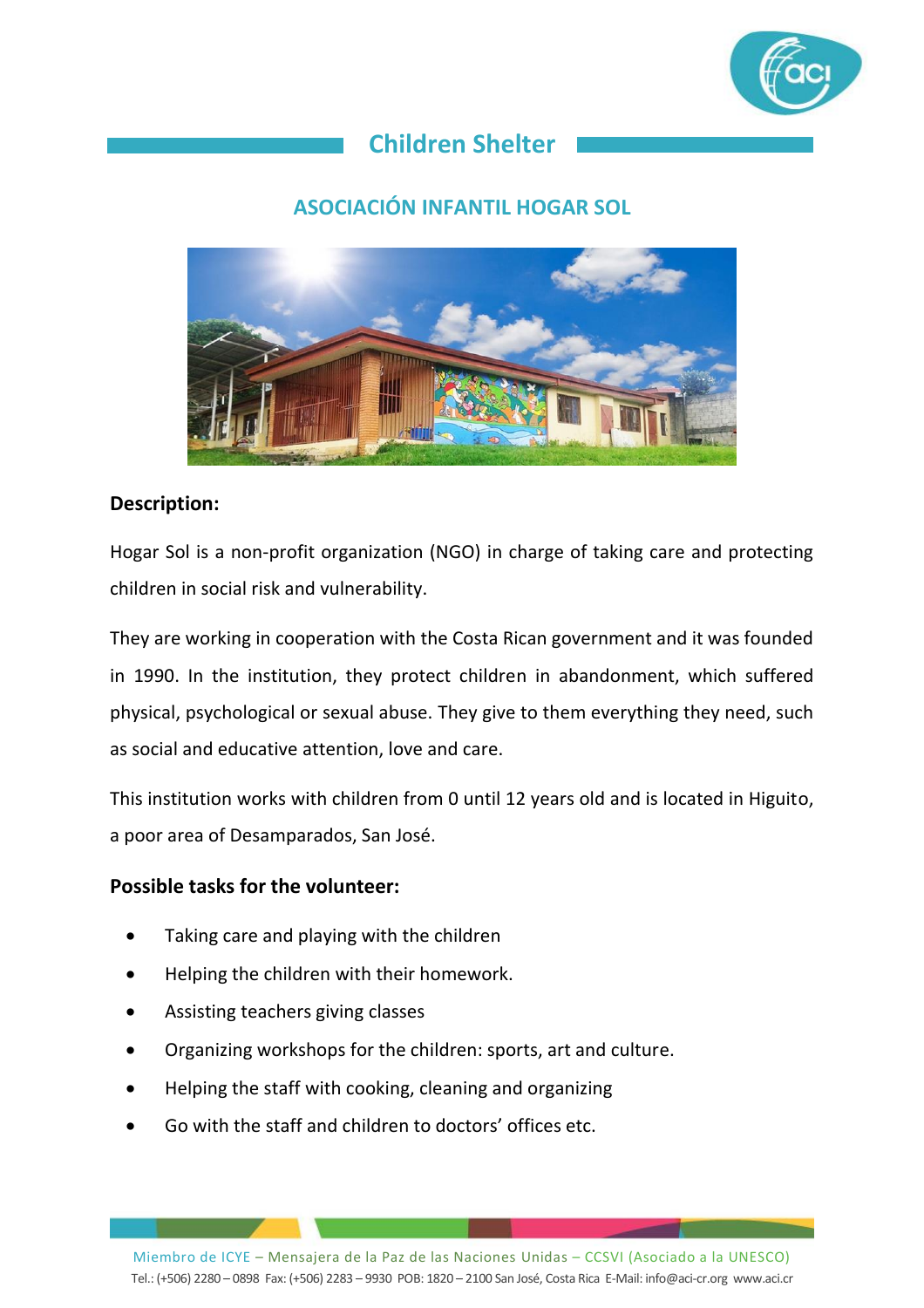

- Patience
- **Tolerance**
- Awareness that you will work with traumatized children
- Respecting the instructions and rules of the institution
- No drugs, no smoking
- Dress appropriately and comfortable (wear always long pants)

#### **Schedule for the volunteer:**

From Monday to Friday from 09:00am to 4:00pm

#### **Things you need to Bring to Hogar Sol:**

- Sun protector
- Dress appropriately
- Jeans or Leggings
- Rain coat
- Extra shoes (tennis shoes)
- Work clothes (that you don´t mind getting dirty)
- Materials to use with the children
- You can bring backpack or suitcase

#### **Accommodation:**

The volunteers stay in a host family. The host family could not be in the area of the project. **Minimum stay of 4 weeks.**

#### **Location:**

Higuito, Desamparados, San José Province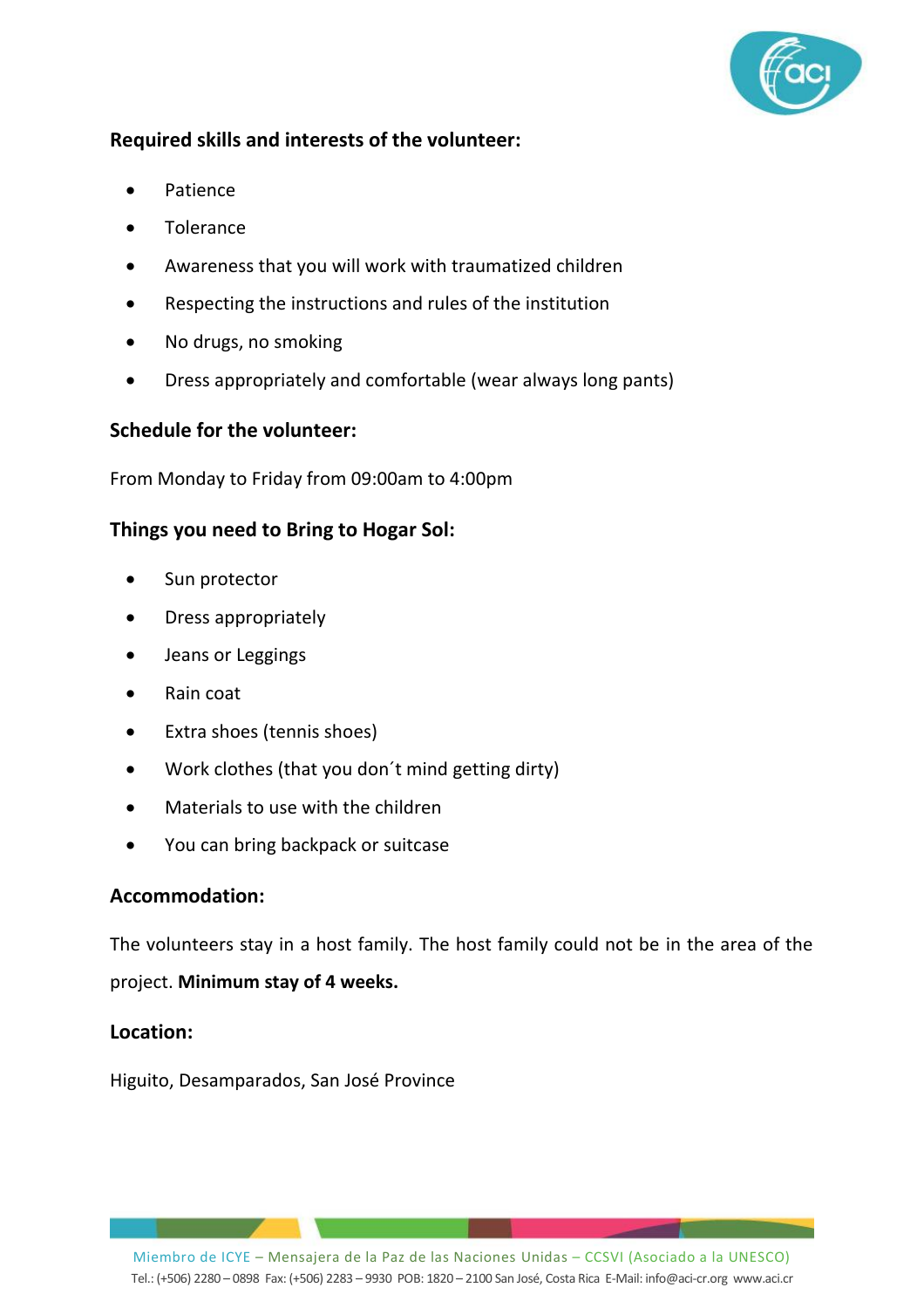

#### **Arrival to the Project:**

Please arrive to Costa Rica 3 days before you start the project. The third day you will start in the Project. **Hogar Sol receives volunteers just Mondays, Tuesdays and Wednesdays.**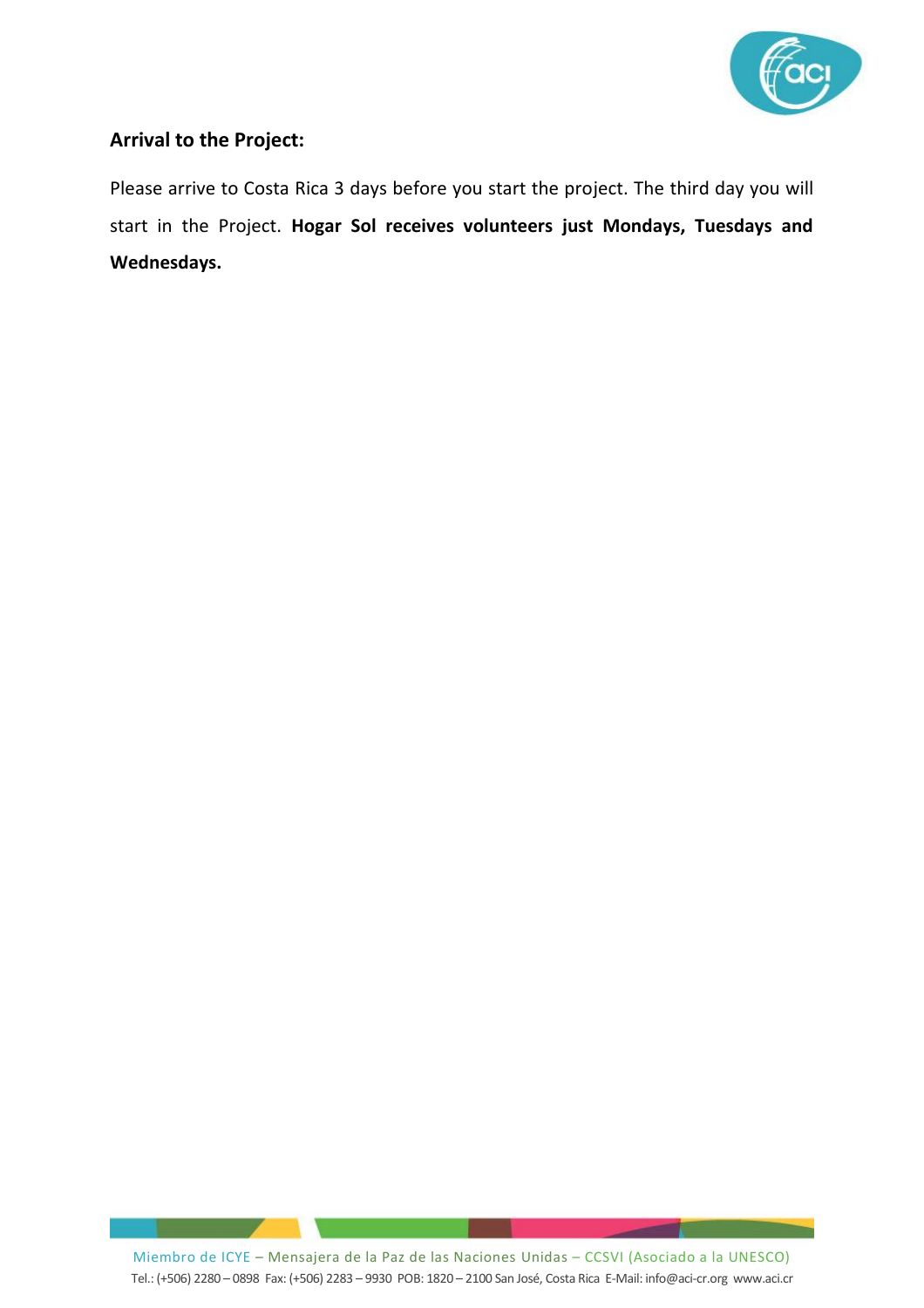

# **People with disapilities**

## **CENTRO NACIONAL DE EDUCACION ESPECIAL**

# **FERNANDO CENTENO GÜELL**



#### **Description:**

This is a public primary school that takes cares of children with disabilities in three different areas: physical, visual, auditory or mental. The school is financed by the government, and the school year begins in mid-February and lasts until December. There are two months of holidays at the end of the year as well as 15 days during July. For this reason it is recommended that volunteers do not apply for work in January-February-July and December. There about 200 children in the school, aged from 7 to 12 years old, as well as some teenagers who also study here. There are 25 teachers and administrative staff who work in the different areas of the school.

#### **Possible tasks for the volunteer:**

- Assisting the teachers in the classrooms
- Assisting in activities for the children
- Assisting the therapists
- Some paper work and maybe translations for the office
- Preparing material
- Assisting in music and sports lessons
- Supporting the children in self-development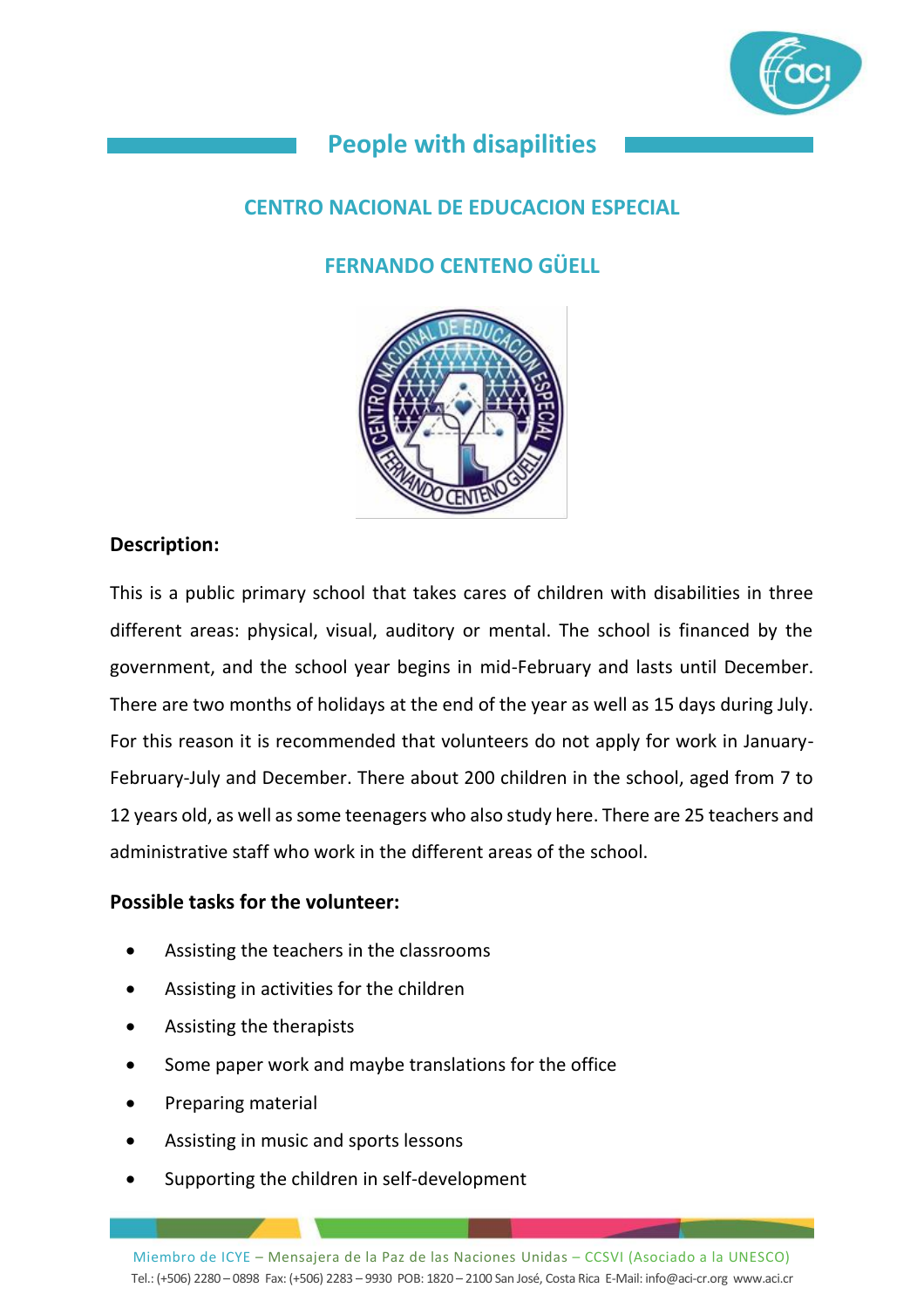

- Basic Spanish Level (if the volunteer does not speak Spanish, it´s recommended that he/she takes at least 4 weeks of Spanish classes by ACI)
- To love children and be ready to work with disabled children
- To be dynamic, have initiative and creativity
- To be available to support the teachers
- Knowledge of first aid (not 100% necessary but recommended)
- Knowledge of Sign Language LESCO (Recommended). They will teach you how to use it
- Ability to deal with emergency situations
- Patience and tolerance

#### **Schedule for the volunteer:**

Monday to Friday from around 8:30 am to 3:30 pm (it depends on the time, schedule will be given by the project).

#### **Rules of the project:**

- Respect the authority of the people in charge and the rules of the institution
- Should not wear sandals, jewelry or shorts
- If the volunteer has dreadlocks or long hair, he/she should tie it up
- Piercings should be removed or covered up as the children could hurt the volunteer

#### **Important notes:**

The volunteer might need to learn to teach Braille, Abacus, LESCO and orientation as well as mobility to the students.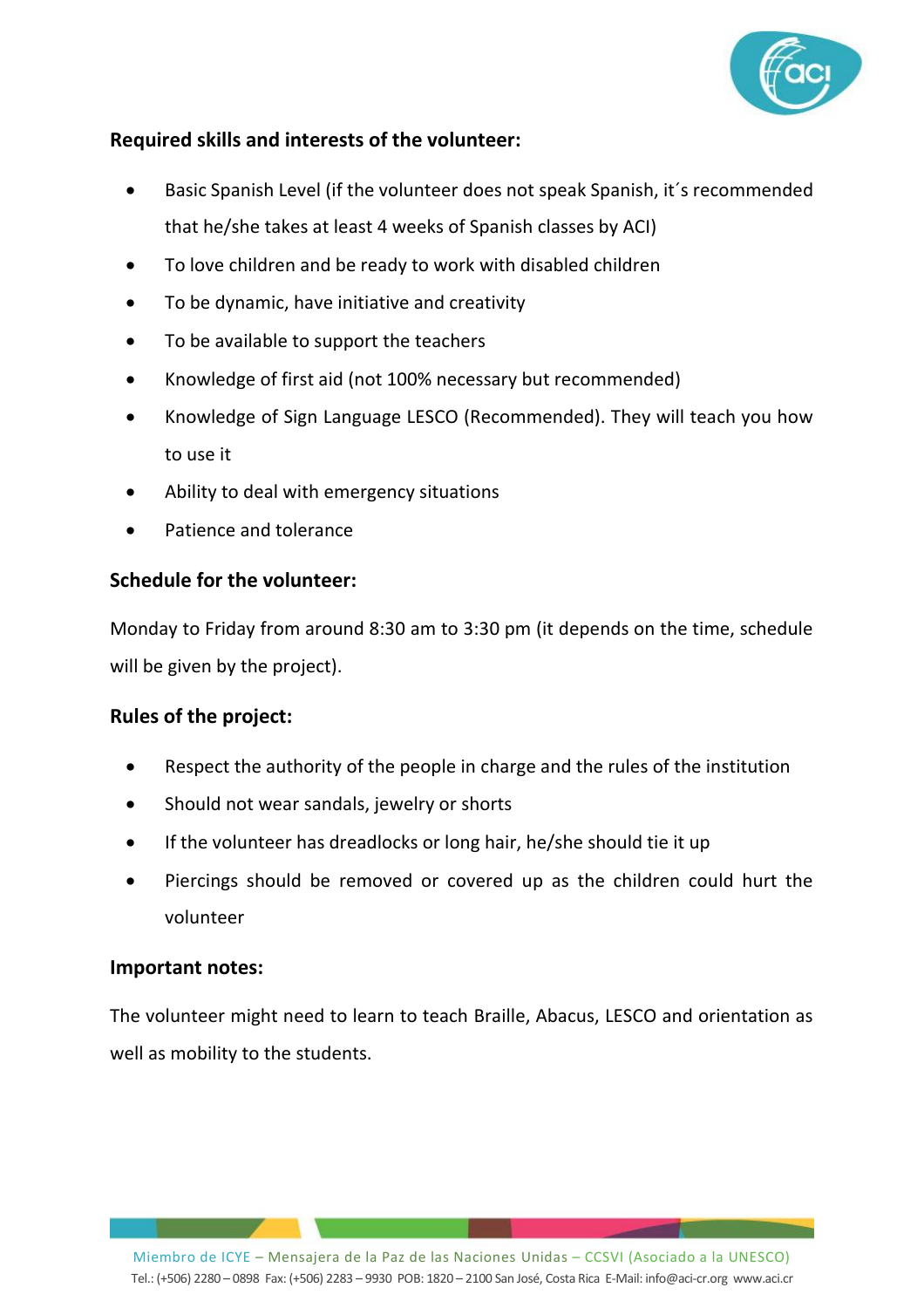

#### **Things you need to Bring to Centeno Guell:**

- Sun protector
- Dress appropriately
- Jeans or Leggings
- Extra shoes (tennis shoes)
- Work clothes (that you don´t mind getting dirty)
- Materials to use with the children
- You can bring backpack or suitcase

#### **Accommodation:**

The volunteers stay in a host family. The host family will be in the area of the project.

#### **Minimum stay of 4 weeks.**

#### **Location:**

Guadalupe, San José Province

#### **Arrival to the Project:**

Please arrive to Costa Rica 3 days before you start the project. The third day you will start in the Project. **Centeno Guell receives volunteers just Mondays, Tuesdays and Wednesdays.**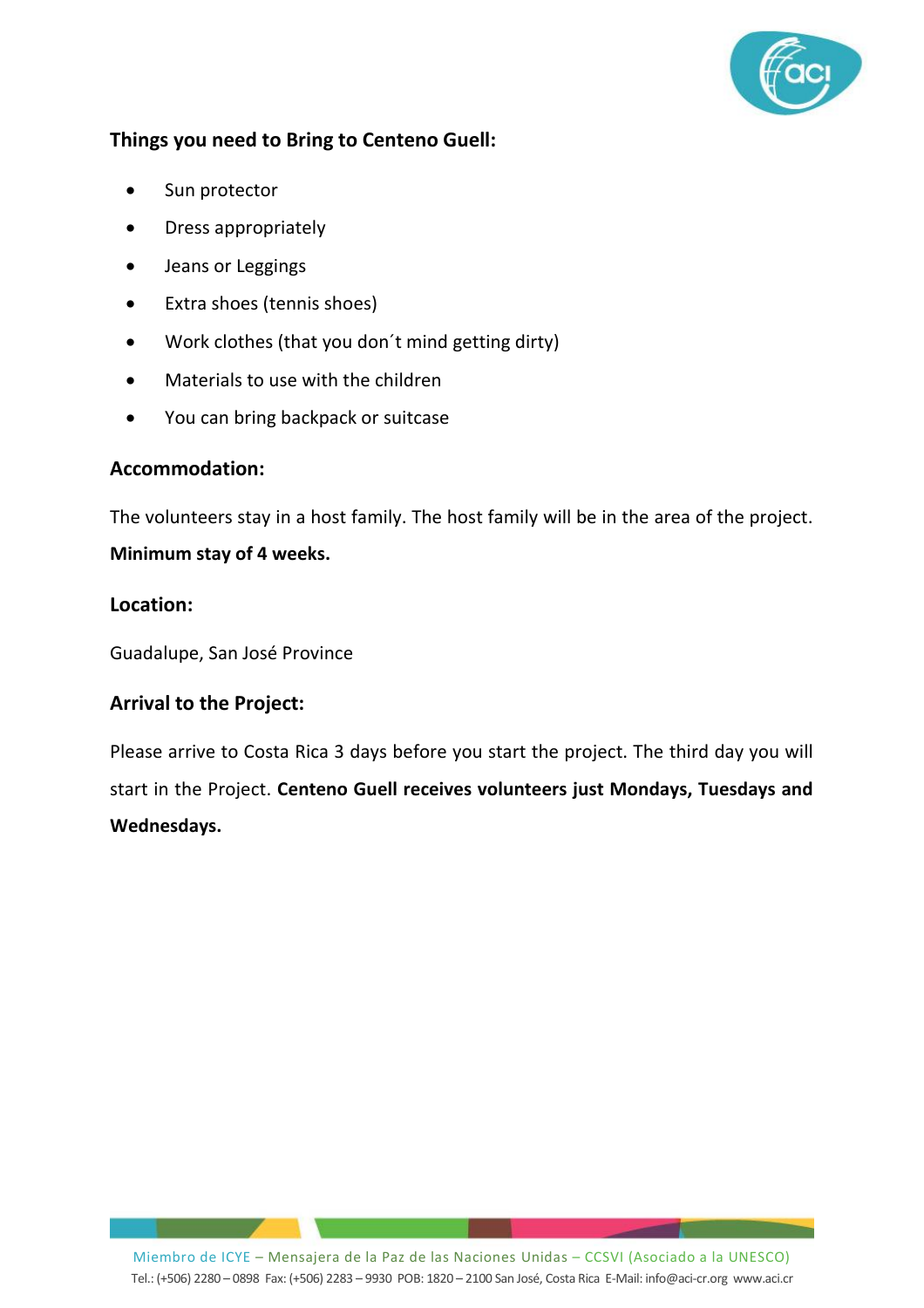

#### **ANAMPE**



#### **Description:**

Anampe is a center for multiple attention for exceptional people and is classified by a great diversity of disabilities, such as Down Syndrome, West Syndrome, San Felipo Syndrome, Autistic Persons, People with Asperger, Moderate, severe, mild mental retardation, psychological or mental problems, among others.

The community of Anampe consists out of youths, adults and adolescents who have gone through difficult events in their lives, such as abandonment, abuse, drug addiction, among others, from an age of 19 to 61 years.

Anampe has a group of professionals in four different areas. Those are: Occupational Therapy, Industrial Arts, Home Education and Special Education. There are many different activities occurring in Anampe such as days of recreation and sports, where all the teachers meet at a strategic point and work with the group through outdoor activities, recreational exercises, dance, movements or group work. Moreover, there are schedules of assistance with the teachers every day of the week, where the work together with the teacher carrying out projects, developing skills, performing playful activities of fine and gross motor growth, among others.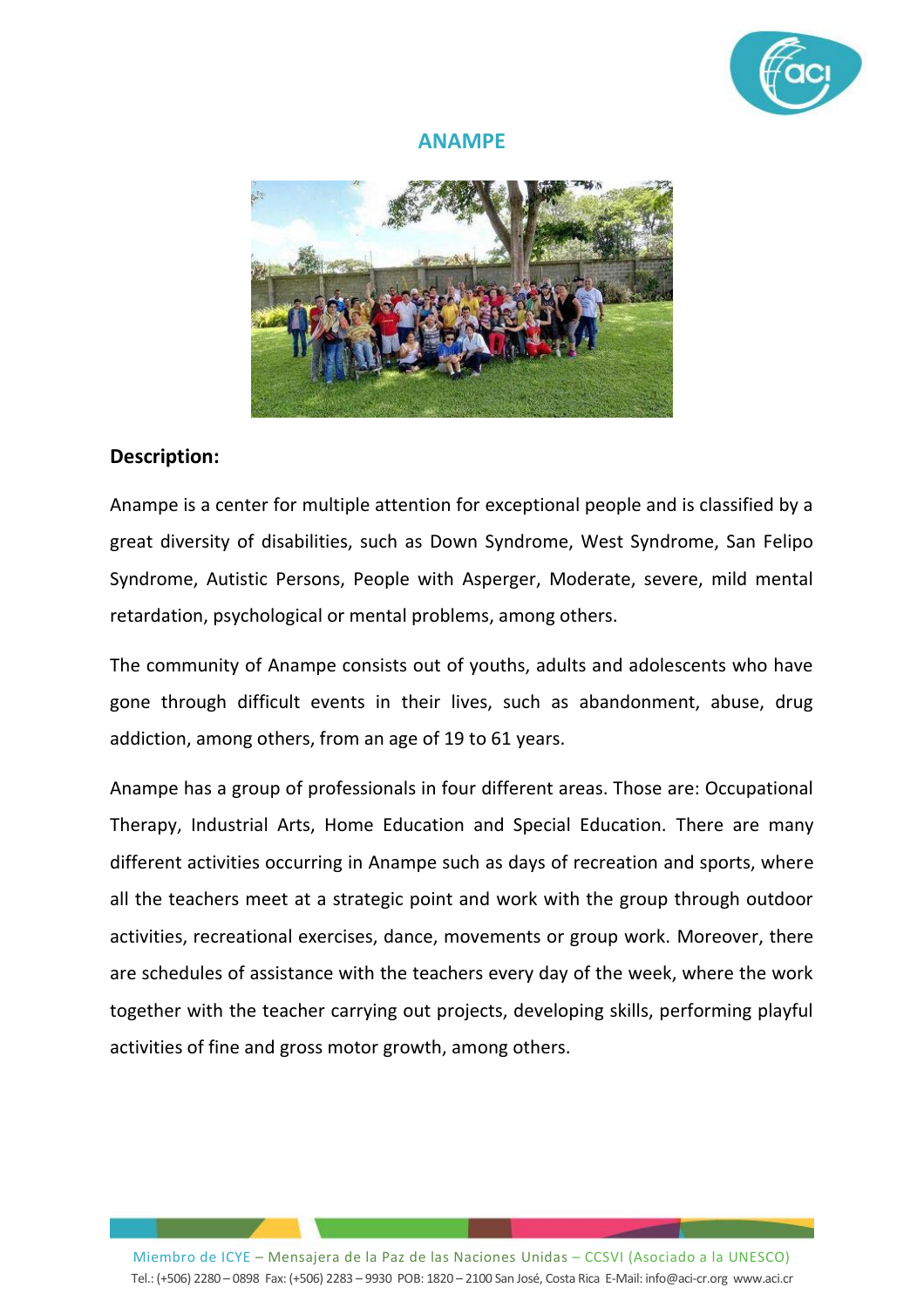

#### **Possible tasks for the volunteer:**

- Hand out lunches and coffee or bread at coffee time.
- Help with cleaning tables and floors after lunch or coffee.
- Help with the arrangement of chairs in special activities for the population to accommodate.
- Help with the cleaning of the house.
- Help in the kitchen with the preparation of the meal, cleaning of dishes.

If the volunteer has the initiative and skills, he can also ask permission to set up own activities at the center, such as:

- Games, songs, etc.
- Playful activities
- Workshops (music, art, etc.)
- Foreign language classes (for example English classes)
- Classes of Lesco (sign language used in Costa Rica)

#### **Required skills and interests of the volunteer:**

- Initiative
- Desire to work
- Peacefulness with the population
- Vocation to help people and intercourse with people with disabilities
- Appropriate clothing to work with closed and low shoes, comfortable clothes.

#### **Schedule for the volunteer:**

From Monday to Friday from 09:00am to 4:00pm.

#### **Location:**

From the church La Basílica de Santo Domingo, 100 meters to the north and 200 meters to the east, house #14. Santo Domingo, Heredia, Costa Rica.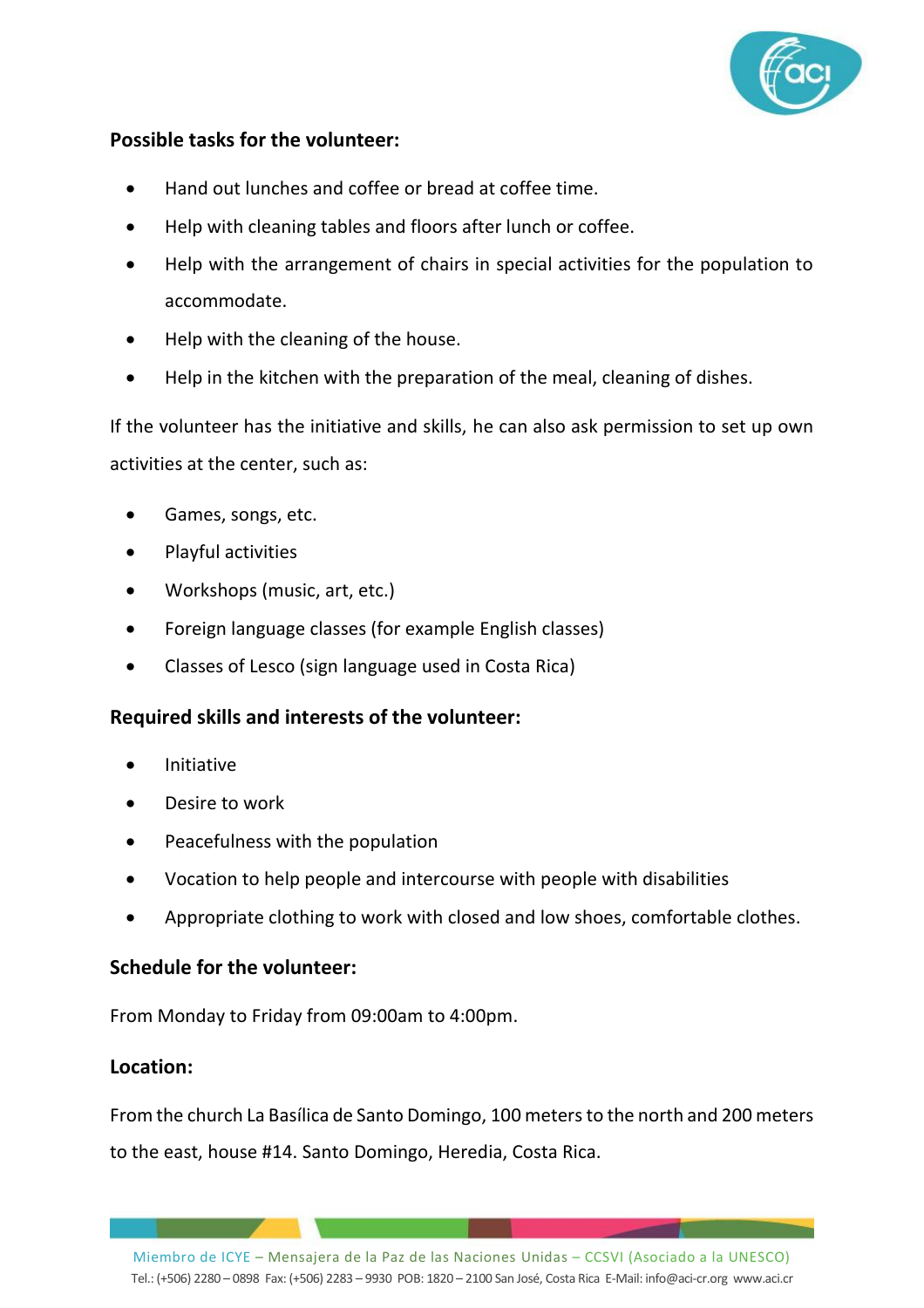

#### **Arrival to the Project:**

Please arrive to Costa Rica 3 days before you start the project. The third day you will start in the Project. **Anampe receives volunteers all the week.**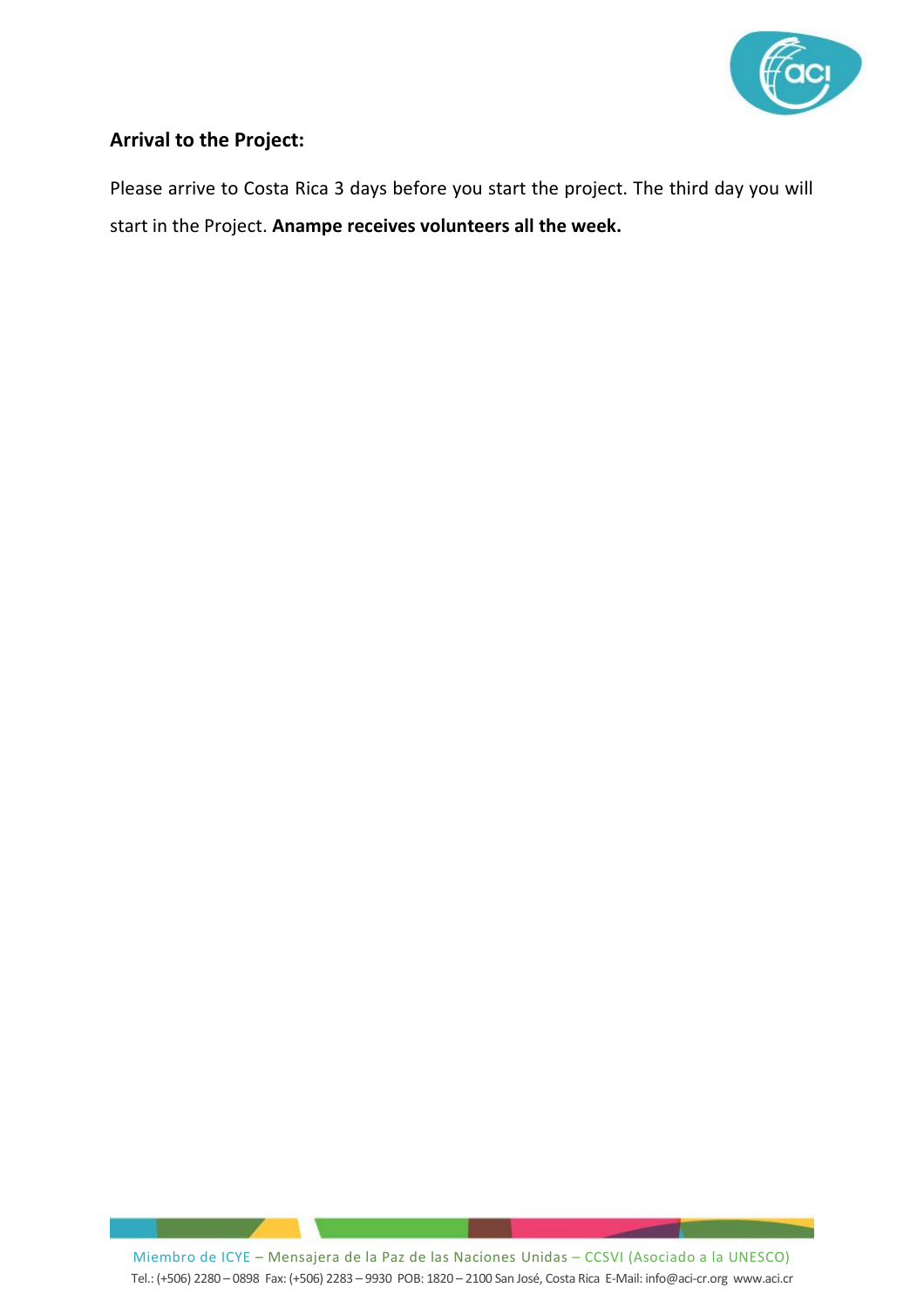

# **Schools and Education**

#### **TEACHER ASSISTANCE**



#### **Description:**

The schools are located in different locations around Costa Rica.

The public schools which the Socio Camps program works with are located in several middle and low-middle class areas of Costa Rica. The children's ages vary from 5 to 13 years, which go from kindergarten, preschool and the first six grades of elementary school.

The schools' curriculum and activities usually includes all the basic subjects (Spanish, Science, Social Studies and Mathematics). Additionally, most schools offer English as a foreign language, Music, Arts, Physical Education, Civics and (Roman Catholic) Religion classes.

English classes are one of the areas where the support given by volunteers is most valued (even if they are not native speakers as these classes would be at a basic level) as well as physical education. Sometimes, if a volunteer has some special knowledge or skills – for example in music, arts or sports – and if the school agrees, he/she can organize additional activities independently.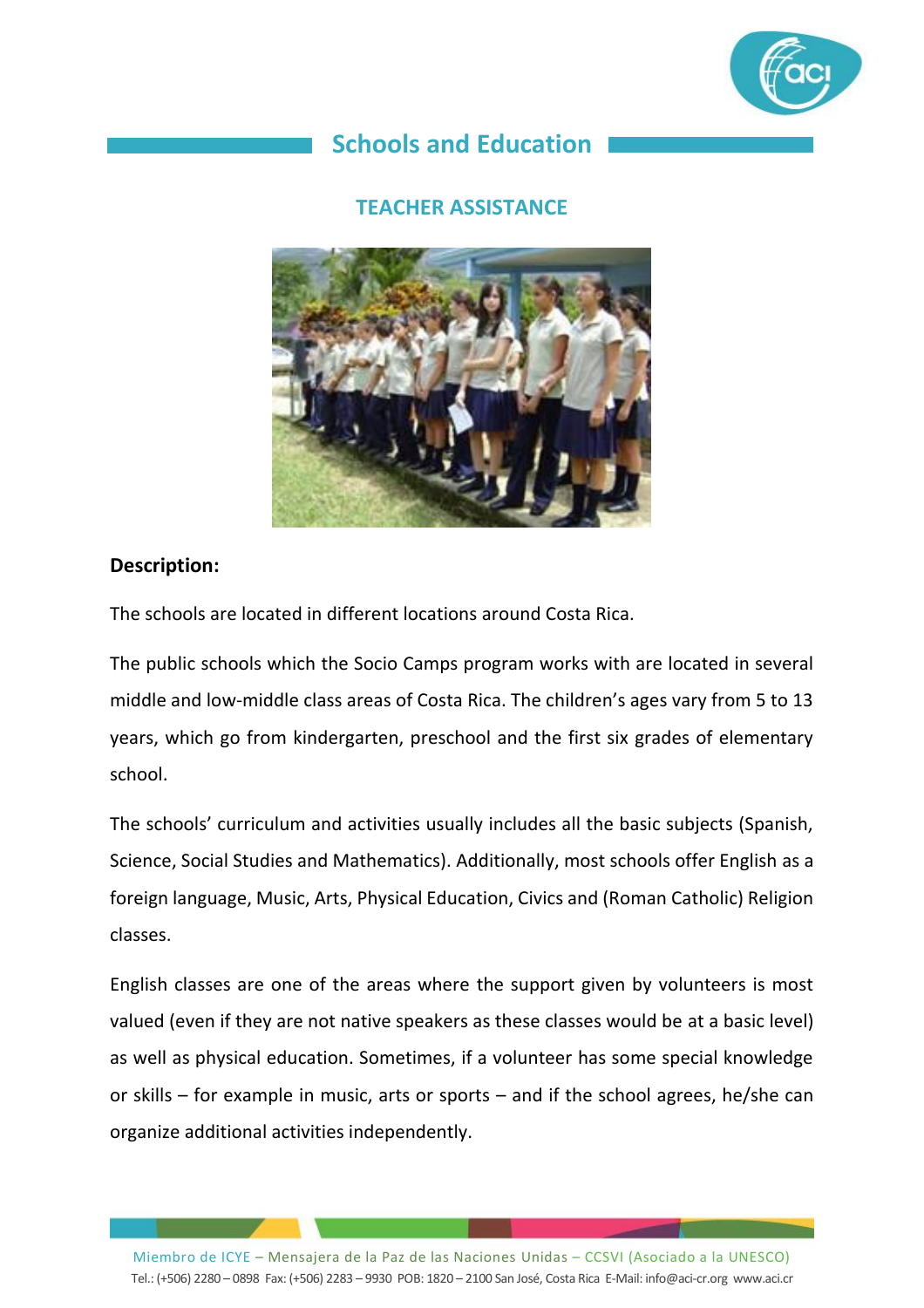

#### **Possible tasks for the volunteer:**

- To assist the teachers in the classroom
- To help create didactic material
- To support in the special activities of the school
- To assist at the school's library or with other administrative tasks
- To organize additional activities with the approval of those in charge of the kids
- To help children with their homework

#### **Required skills and interests of the volunteer:**

- To enjoy working with children
- To be patient and tolerant
- To be sociable
- To have a lot of initiative
- To be respectful towards the rules of the institution
- To have an intermediate to advance Spanish level (WE RECOMMEND AT LEAST 2 WEEKS OF SPANISH CLASSES)

#### **Schedule for the volunteer:**

Monday to Friday from 7:00 am to 1:00-2:00pm

#### **Things you need to Bring to the Schools:**

- Mosquito repellent
- Sun block
- Rain coat
- Umbrella
- Closed shoes
- Extra shoes (tennis shoes, flip flops)
- Work clothes (that you don´t mind getting dirty)
- You can bring Backpack or suitcase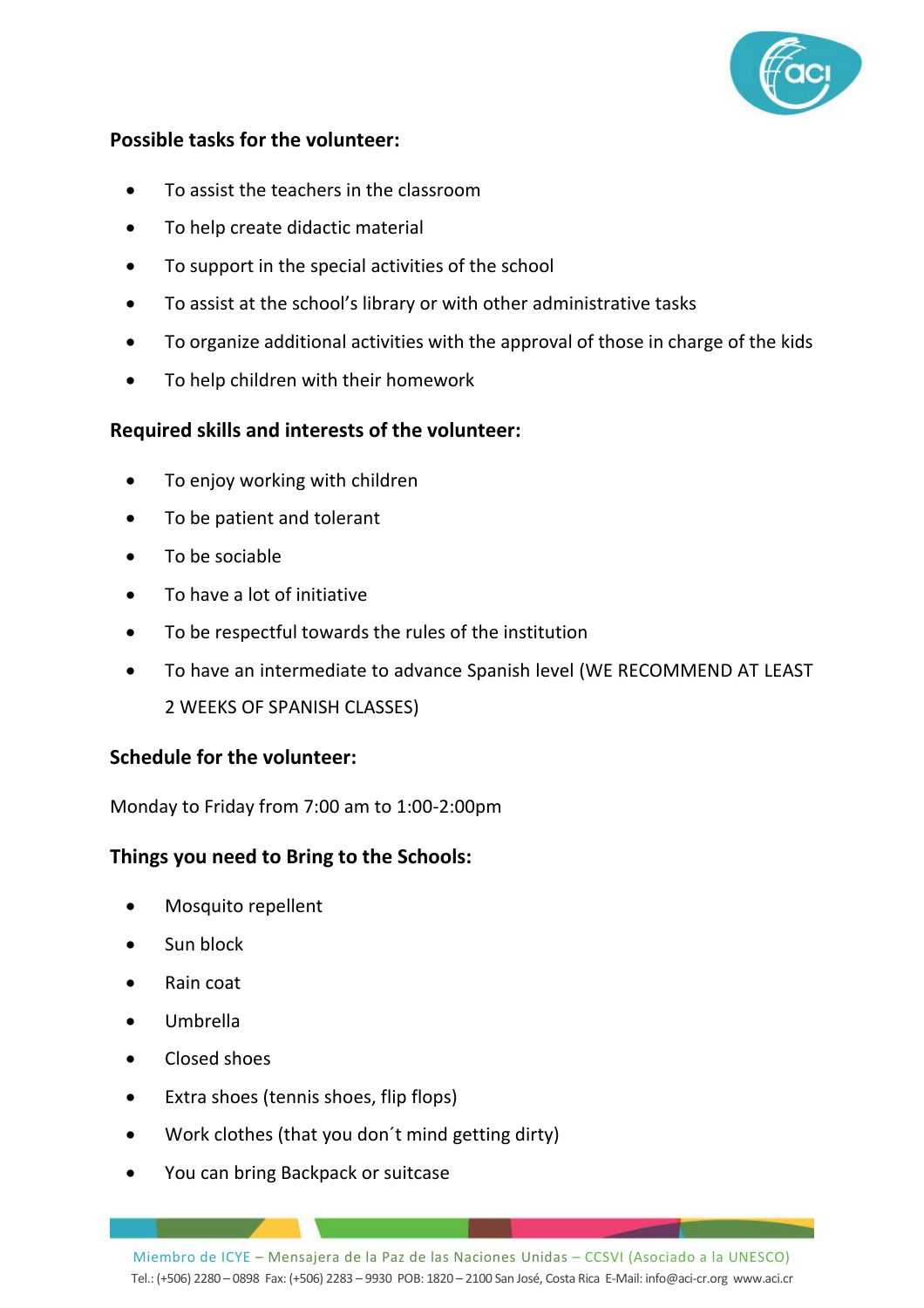

#### **3 Schools to Choice:**

Escuela Jose Joaquín Salas, San Ramón de Alajuela.

Escuela Morazán (Quebradas Arriba), de Perez Zeledón

Escuela San Francisco de Peñas Blancas, La Fortuna de San Carlos

#### **Locations and Accommodation:**

- San Ramón of Alajuela (urban place, accepted are two volunteers at a time. You will live in a host family close to the school.)
- Morazán / Quebradas Arriba de Perez Zeledón (rural area, up to two volunteers at a time. You will live in a host family in Quebradas)
- San Francisco de Peñas Blancas (near La Fortuna, extremely rural, up to two volunteers at a time. You will live in a host family close to the project.)

#### **Further information:**

- Depending on the time of the year, other schools might be available and suggested. Minimum stay of 2 weeks.
- Schools are on holiday at the end of the year from December to February, at Easter time (Easter week at the end of March) and at mid-year holidays for 2 weeks in July. Please do not arrive during these periods.
- If you want to work either in a school or in an ecological project, it´s easy to combine "Escuela Morazán" and "Fudebiol" without changing the host family. Since both projects are in the same community.

#### **Arrival to the Schools:**

Please arrive to Costa Rica 3 days before you start the project. The third day you will travel to the Project. **The Schools receive volunteers all week.**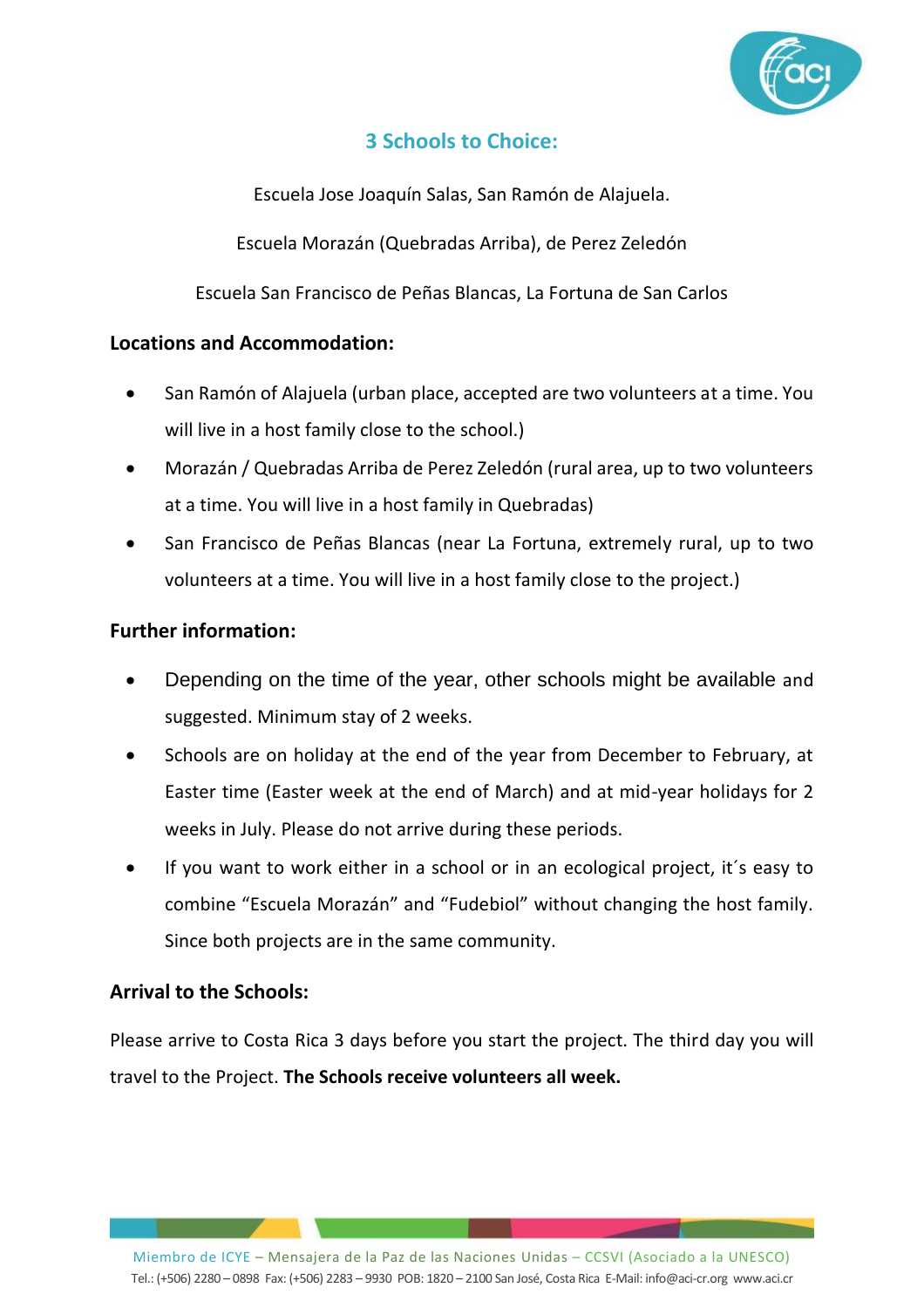

# **Elderly Home**

#### **HOGAR DE ANCIANOS CARLOS MARIA ULLOA**



#### **Description:**

The aim of this home is to provide the elderly with a place for recreation and special attention. The center organizes games, handicraft, and many other activities. It also provides the residents with a place to live during the whole year. This center tries to offer different activities to the elderly, such as: handicraft, exercises, cooking classes etc.

#### **Possible tasks for the volunteer:**

Volunteer tasks are mainly related to accompanying and sharing with the residents:

- Take part in activities with them such as exercises or workshops (sewing, cooking, handicraft, etc.)
- The volunteer could also organize new activities for them or Help with cleaning or cooking at the center
- Helping during the meals
- The volunteer could assist with medical cares or Playing with the elderly people
- Assisting the physiotherapist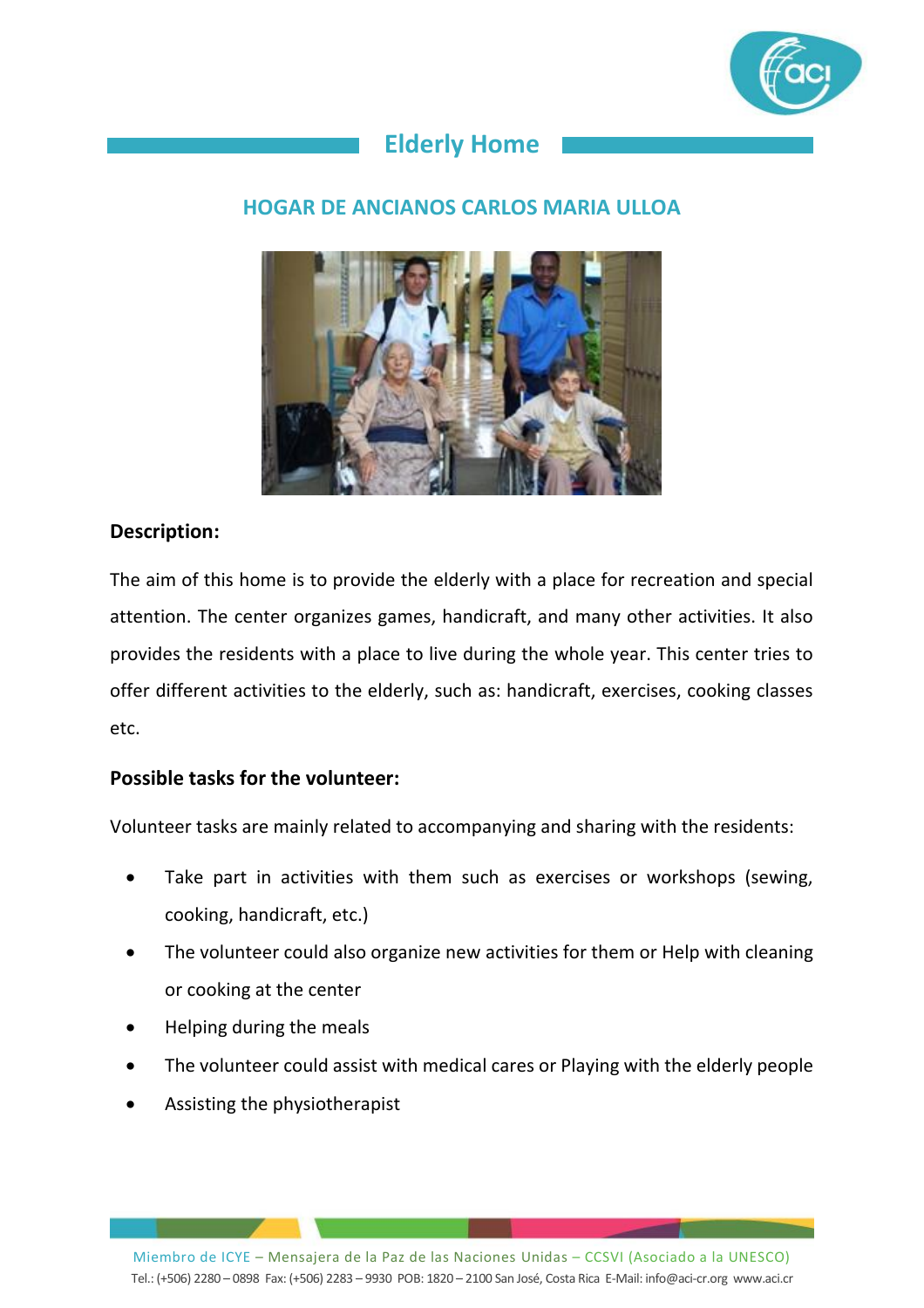

- Intermediate Spanish level
- Patience and tolerance
- Be creative
- Be willing to work with elderly people
- Be independent, have initiative and be prepared to do many different things
- Respect the rules of the Institution

#### **Schedule for the volunteer:**

From Monday to Friday from 9:00am to 3:00pm

#### **Things you need to Bring to Hogar Carlos Maria:**

- Dress appropriately, no skirts or blouses with pronounced necklines
- Jeans or Leggings
- Extra shoes (tennis shoes)
- Work clothes (that you don´t mind getting dirty).
- You can bring backpack or suitcase

#### **Accommodation:**

The volunteers stay in a host family. The host family will be in the area of the project.

#### **Minimum stay of 4 weeks.**

#### **Location:**

25 meter south of the "Centro Comercial de Guadalupe", Guadalupe, San Jose

#### **Arrival to the Project:**

Please arrive to Costa Rica 3 days before you start the project. The third day you will start in the Project. **Hogar Carlos Maria receives volunteers just Mondays, Tuesdays and Wednesdays.**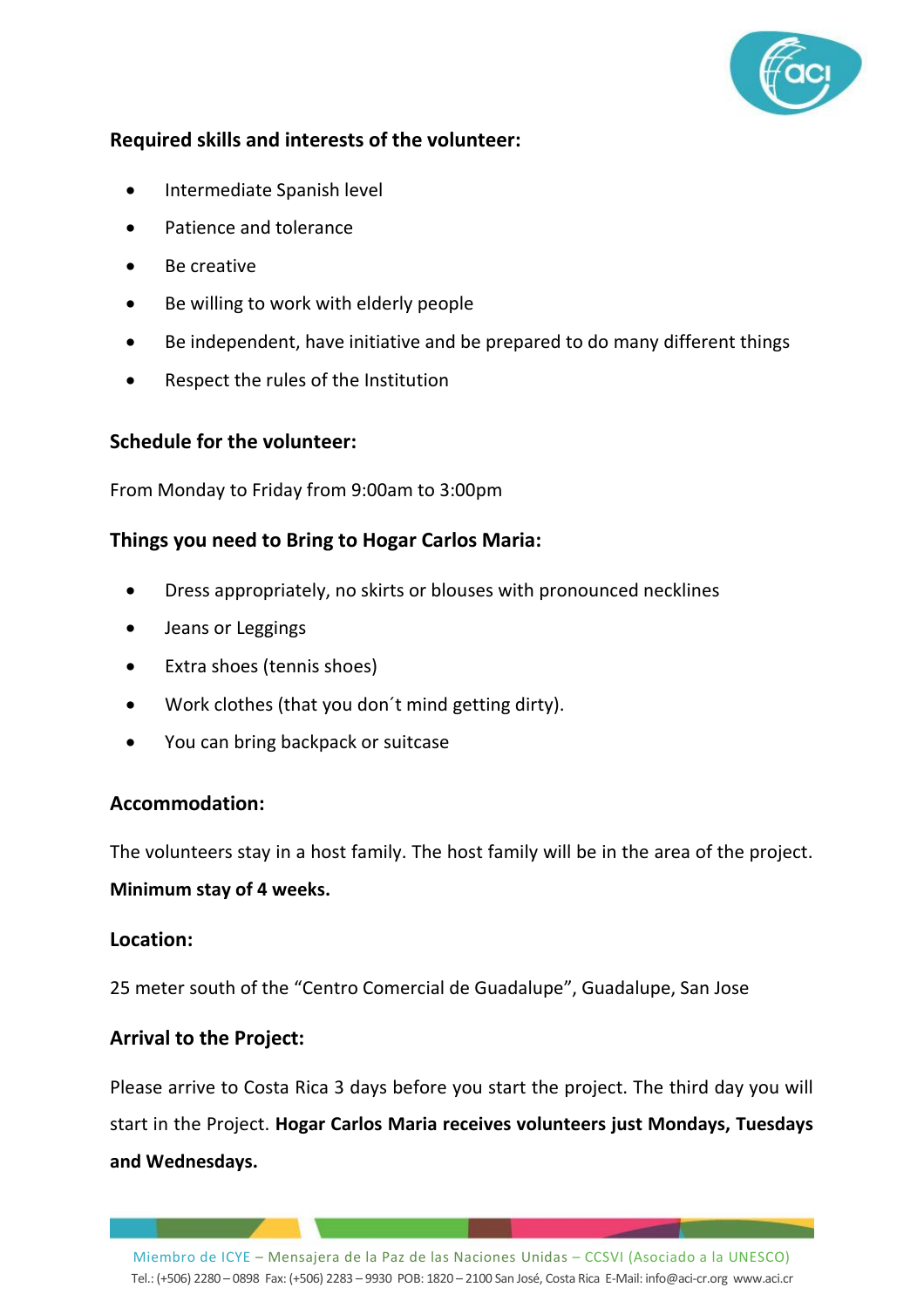

#### **FUNDACION MARIA – EL HOGAR DEL ADULTO MAYOR**



#### **Description:**

This organization aims to provide a quality service to elderly people who require it as a result of their situation either of poverty or disability, by means of comprehensive care in an appropriate setting according to current guidelines.

#### **Possible tasks for the volunteer:**

The tasks are mainly related to providing company and sharing experiences with the residents.

- Talk with the elderly people in order to get to know their likes, needs, health and to benefit from their advice and experience
- Participating in activities such as exercise or workshops (sewing, cooking, arts and crafts etc.)
- Coordinate some activities with the health professionals who are working in the institution
- Help during meals to serve the elderly people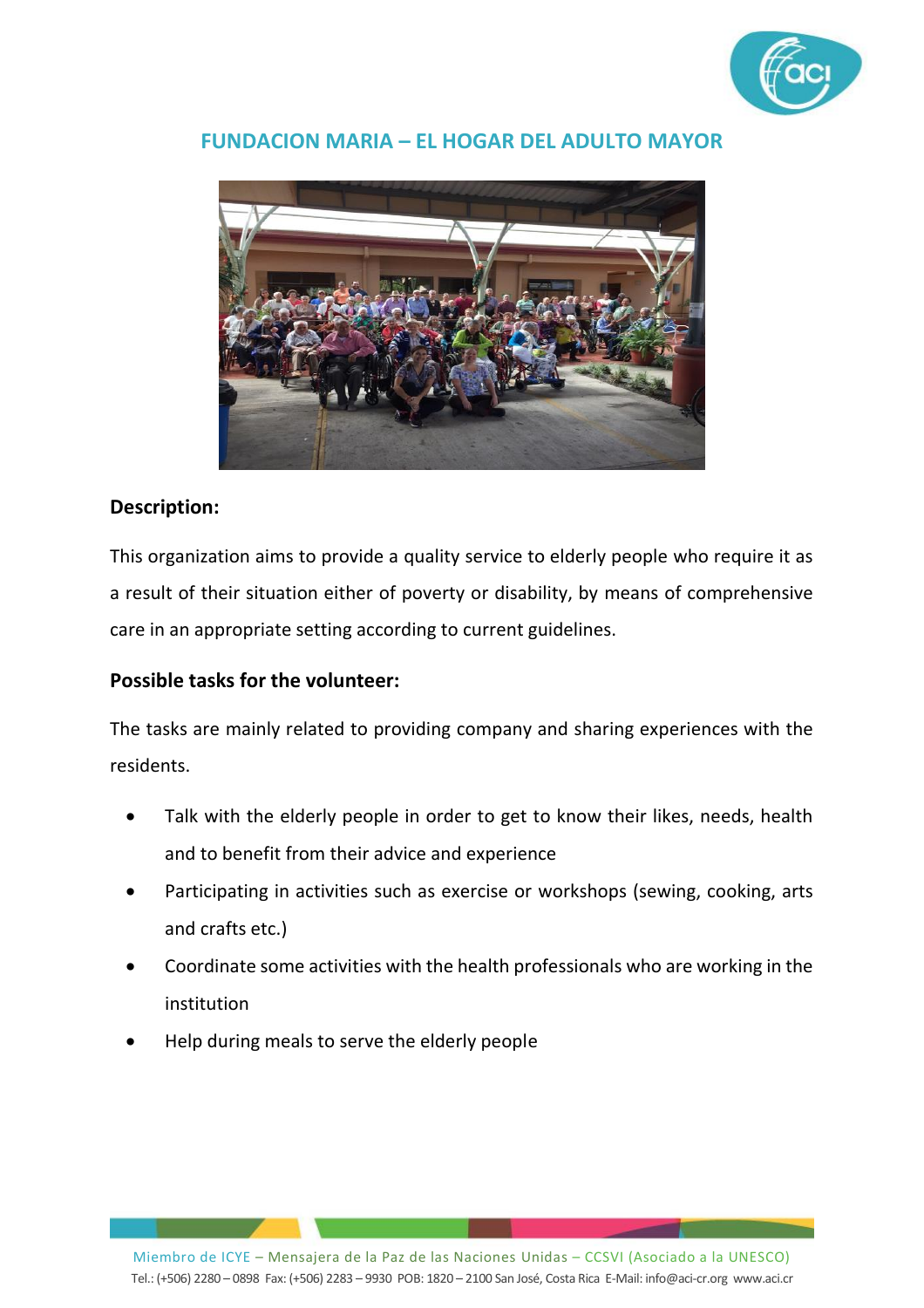

- Must be eighteen years or older. Gender, civil status, race and social/economic status do not matter.
- Must be presentable, have good personal hygiene, good conversational skills and treat the residents with respect.
- Basic level of Spanish
- Patience and tolerance
- Be prepared to work with elderly people and to participate enthusiastically effectively.
- Be independent, have initiative and be prepared to complete many different tasks
- Possess a mindset of solidarity and be prepared to give a generous commitment to fulfil your potential whilst respecting and actively defending the dignity of the resident and allowing the personal development of each resident with empathy and patience.

#### **Schedule for the volunteer:**

From Monday to Friday from 10:00am to 4:00pm

#### **Things you need to Bring to Fundación Maria:**

- Sun protector
- Dress appropriately, no skirts or blouses with pronounced necklines
- Jeans or Leggings
- Extra shoes (tennis shoes)
- Work clothes (that you don´t mind getting dirty).
- You can bring backpack or suitcase
- Materials to use with the elderly people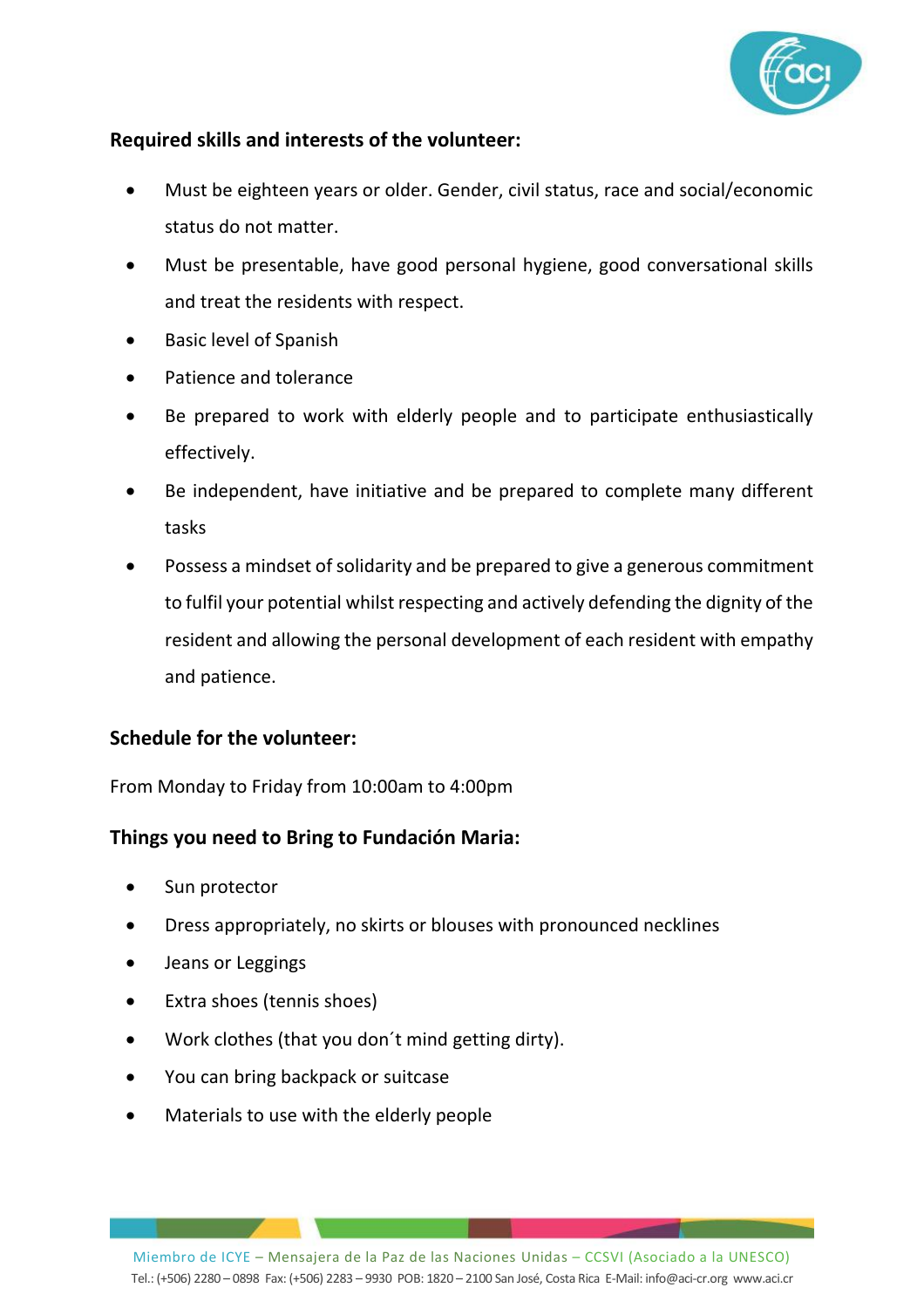

#### **Accommodation:**

The volunteers stay in a host family. The host family will be in the area of the project.

**Minimum stay of 4 weeks.**

#### **Location:**

Santo Domingo, Heredia Province

#### **Arrival to the Project:**

Please arrive to Costa Rica 3 days before you start the project. The third day you will start in the Project. **Fundación Maria receives volunteers just Mondays, Tuesdays and Wednesdays.**